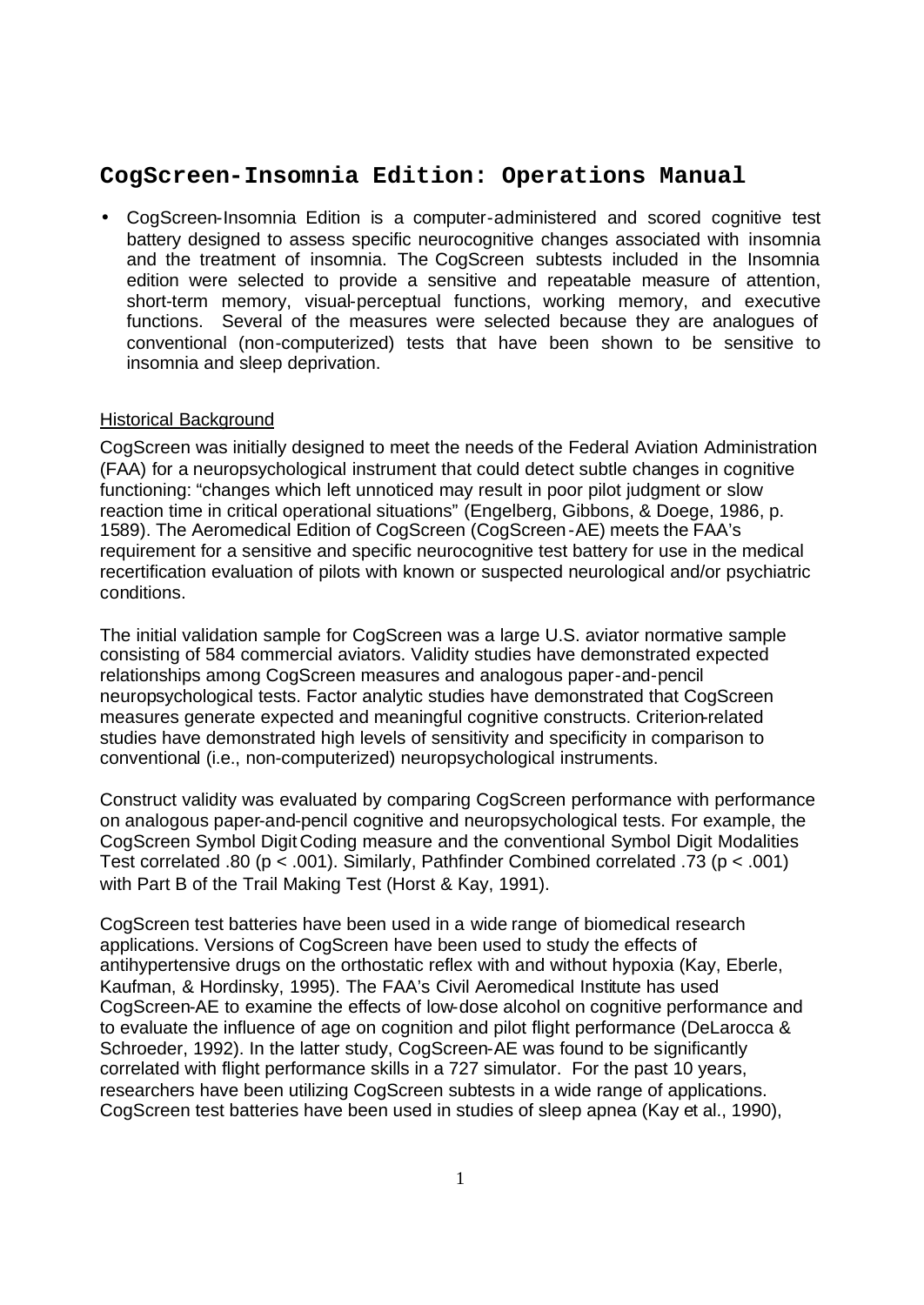diabetes (Zawadzki, Tatman, Grimes, Sobel, & Kay, 1991), and in a study of Eosinophilia Myalgia Syndrome (Clauw, Morris, Starbuck, Epstein, & Kay, 1993). Keyboard version of the test have been used to track changes in cognitive functioning during balloon trial occlusion of the internal carotid artery (Spector, Kay, Geyer, Deveikas, & Sullivan, 1991). The test has also been used by researchers investigating the effects of HIV seropositivity on the cognitive functioning of military aviators (Mapou, Kay, Rundell, & Temoshok, 1993) and in a nonpilot HIV population (Mapou et. al, 1995). Moore (1994) continues to use CogScreen in a longitudinal study of repatriated Vietnamese Prisoners of War. The United States Air Force (USAF) Enhanced Flight Screening (N-EFS) program (King & Flynn, in press) features the use of CogScreen. All USAF pilot candidates take CogScreen-AE before receiving any military flying training. Their performance is archived for comparison purposes in the event that any individual sustains a head injury or other neurological insult.

#### Advantages of Computer Based Testing

The computer based version of the Trail Making Test Part A (i.e., CogScreen Pathfinder) has a number of advantages over the paper-and-pencil version.

Pathfinder is designed for repeated administration and has multiple forms. There is only one form of TMT Part A. Studies have demonstrated a large practice effect for the conventional test. In contrast, Pathfinder has been demonstrated to be highly stable. Following two training/familiarization sessions performance on Pathfinder has been shown to be highly stable, yet sensitive to the effects of a sedating antihistamine (Kay et al, 1997).

Kay, G.G., Berman, B., Mockoviak, S.H., Morris, C.E., Reeves, D., Starbuck, V., Sukenik, E., Harris, A.G. (1997) Initial and steady-state effects of diphenhydramine and loratadine on sedation, cognition, mood and psychomotor performance. Archives of Internal Medicine, 157:2350-2356.

Pathfinder provides measures of speed, accuracy, efficiency (i.e, thruput or correct reponses per minute), and total time to completion of task. In contrast, the TMT Part A only provides a measure of total time to completion of test.

Computer based testing provides better standardization of task presentation, more accurate measurement of response speed (millisecond timing resolution compared to a human operated stop watch), facilitates data collection and storage, and reduces errors in the transcription of scores.

CogScreen is well-established as a research tool in laboratories around the globe. CogScreen has been selected for a National Institute on Aging study (AG12713) investigating the impact of aging on cognition and flight performance. The Federal Aviation Administration has also used CogScreen in studying the impact of aging on cognition and flight performance (DOT/FAA/AM-94/23), head trauma recovery, the impact of HIV infection on neurocognitive functioning and the effect of shiftwork on cognition.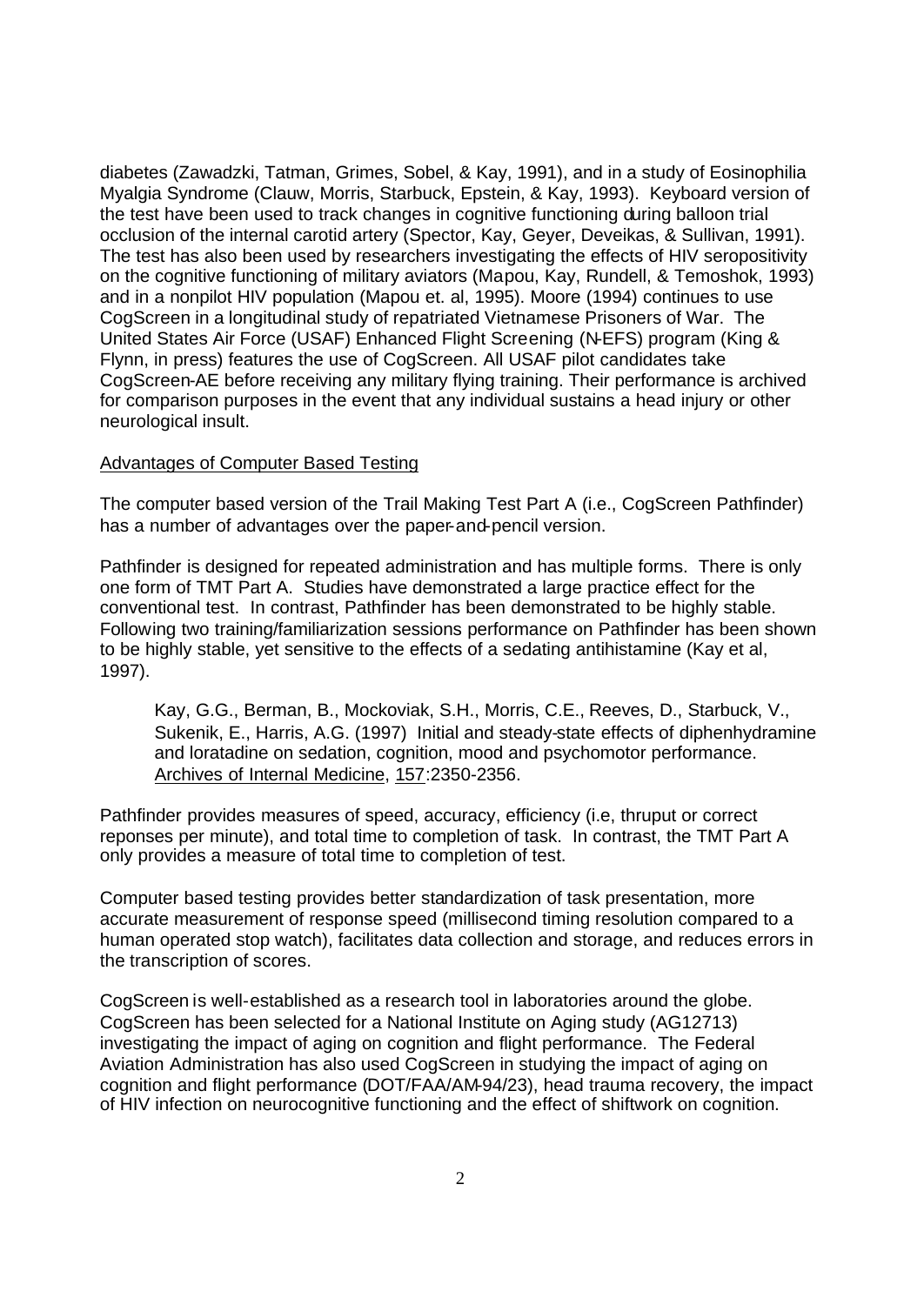CogScreen was used in an FDA funded study evaluating the potential CNS effects of aspartame. Military laboratories are using CogScreen in aviator selection research, hypoxia research, sleep deprivation research, and cognitive aging research. Pharmaceutical companies have employed CogScreen in studies of the cognitive effects of antihistamines, hormone replacement therapy, oral diabetes medications, antihypertensives, cholinesterase inhibitors, sleep deprivation, jet lag and stimulants.

## Description of CogScreen-Insomnia Edition

CogScreen-Insomnia Edition consists of a series of computerized cognitive tasks, each self-contained and presented with instructions and a practice segment. The CogScreen-Insomnia subtests are described in Table 1.

CogScreen testing software takes advantage of the many benefits offered by computerization, including improved standardization of administration and scoring, superior timing recording, and the presentation of dynamic and multiple test stimuli. The program automatically generates 12 alternate test forms, which are designed for repeated administration to the same individual. The program administers each test item and automatically records the response to the item and the speed of the response. The Insomnia Edition software generates two reports; (1) a text-based log of test items, individual item responses, and basic summary statistics; (2) an Excel spreadsheet consisting of subject and session identifiers and summary statistics for each of the CogScreen-Insomnia subtests; and a CSV (comma separated values) file for ease of incorporation of data into large mainframe database programs.

CogScreen-Insomnia Edition was designed for Windows-based personal computers running the Windows-XP Professional operating system. To accomplish "near" real-time testing in a Windows environment CogScreen places considerable demands on the operating system and hardware. CogScreen-Insomnia Edition also requires a CRT monitor (17" to 19") and a light pen. The light pen serves as the primary response input device. The light pen reduces the potential advantage of having prior computer and keyboard experience. Furthermore, the light pen allows the respondent to maintain focus on the screen at all times.

## Description of CogScreen-Insomnia Edition Test Measures

In general, each CogScreen subtest generates measures that represent response speed, response accuracy, and response thruput (number of correct responses per minute). Several subtests generate additional ("process") measures that capture important qualitative and process-oriented performance characteristics.

## 1. Speed Measures

Speed is presented in terms of the median reaction time on correct trials of CogScreen tasks. By limiting speed measures to correct trials, the influence of lapses (long responses) and unintended (brief) responses is minimized. However, research with normal respondents has demonstrated no significant difference between median reaction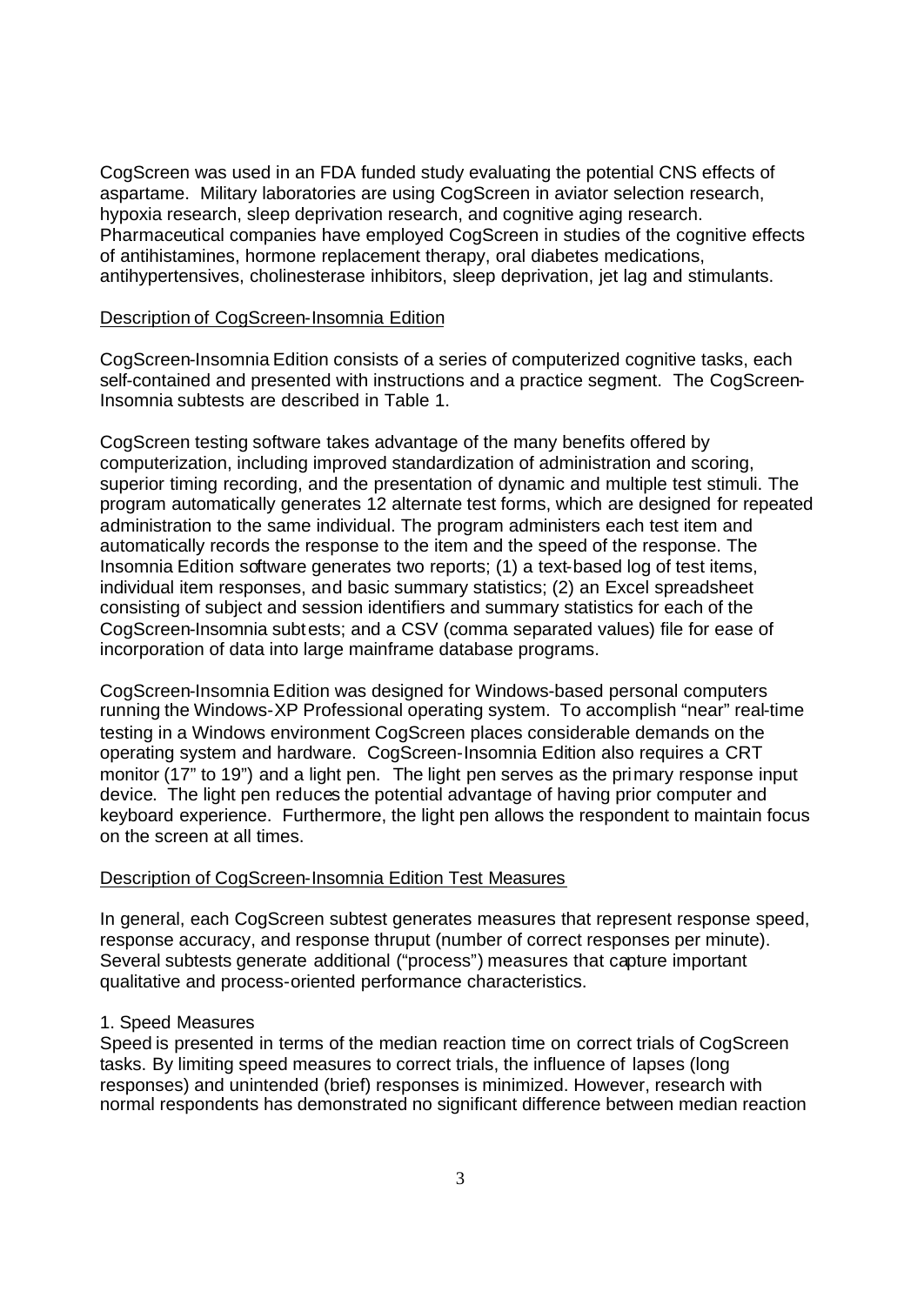times generated from correct trials and all trials. The median, rather than the mean, is used because the median reduces the impact of outlier response times.

Timing accuracy is a key feature of CogScreen. The software employs timing routines capable of better than one millisecond timing accuracy. However, within the Windows (multitasking) environment time intervals need to be protected from internal and external "events" that can distort real time. CogScreen constantly monitors all event timing and is designed to terminate testing if timing delays are detected. In addition, prior to each administration of CogScreen-Insomnia a System Performance test critically evaluates the ability of the computer and operating system to meet the timing and video display requirements of CogScreen.

Speed scores on CogScreen are expressed only to the 100th of a second (i.e., .01 seconds). The limitation in timing resolution is a function of the video monitor's retrace rate which is approximately 17 msec. To maximize timing accuracy CogScreen links the timing of response to the video retrace location. Outside laboratory testing has determined that CogScreen provides 10 millisecond timing resolution.

## 2. Accuracy Measures

Accuracy is presented as the percentage of correct responses relative to the total number of items that were administered:

Accuracy = (Number of Correct Responses/ Total Number of Items) x 100 The total number of items includes correct responses, incorrect responses, and lapses (i.e., failures to respond within time limits). Scores on CogScreen accuracy measures tend to be high (i.e., above 90%), except on Shifting Attention Discovery, and on the Symbol Digit Coding Immediate and Delayed Recall measures. To maintain high levels of accuracy, most normal respondents slow their response speed to these tasks.

# 3. Thruput Measures

Thruput measures, a term coined by Thorne (D. Thorne, personal communication, December, 1991), are derived scores that express response efficiency and reflect the number of correct responses-per-minute. The thruput formula selected for CogScreen is the formula most frequently used by performance psychologists (D. Thorne, personal communication, May, 1991). The formula used in CogScreen for calculation of thruput measures is:

Thruput = ([Accuracy/100] x 60 seconds)/Median Response Time Correct Trials

The following is an example taken from the Manikin subtest: where Manikin  $Accuracy = 80\%$ , Manikin Speed = 2.40 sec. Manikin Thruput = ([MAN Accuracy/100] x 60) / MAN Speed Manikin Thruput = ([80 /100 x 60] ) / 2.40 Manikin Thruput = 20

It should be noted that the same Manikin Thruput score (i.e., 20 correct responses/minute) could have been obtained by responding with 100% accuracy with an average speed of 3.00 seconds/correct response. As with other summary scores, thruput measures provide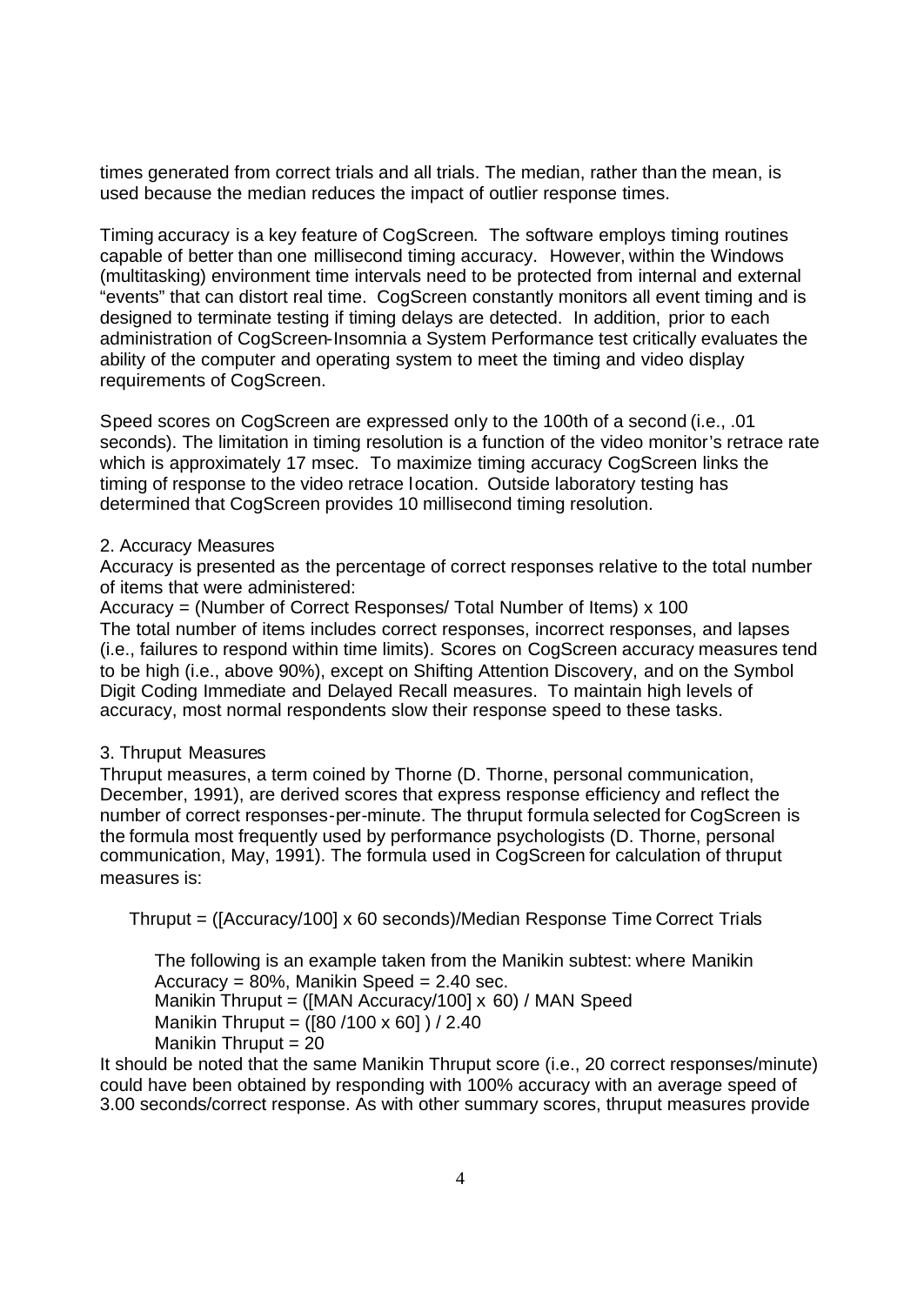less specific information than individual speed and accuracy scores. Nevertheless, thruput appears to provide a useful measure of the efficiency of mental processing.

#### 4. Process Measures

This category of measures contains various response error, qualitative, and processoriented measures that cannot be classified as speed, accuracy, or thruput (Kaplan, 1988). The process measures in the CogScreen-Insomnia battery come from three subtests: Pathfinder Number, Pathfinder Combined, and Shifting Attention Discovery Condition. Each Pathfinder subtest generates a coordination score (Pathfinder Number Coordination and Pathfinder Combined Coordination) that reflect dominant-hand coordination and/or steadiness. Three process scores are obtained from the Shifting Attention Discovery task and reflect the number of rules (category shifts) completed (Shifting Attention Discovery Rule Shifts Completed), the number of times the respondent failed to maintain set after correctly identifying the active rule (Shifting Attention Discovery Failures to Maintain Set), and the number of perseverative errors (Shifting Attention Discovery Perseverative Errors).

## CogScreen-Insomnia Subtests

The following is a brief overview of the five CogScreen-Insomnia subtests.

## 1. Backward Digit Span (BDS).

For the BDS test the respondent is presented from 3 to 6 digits, one-at-a-time, and then is instructed to enter the sequence in reverse order. For the respondent to advance to a longer sequence they must correctly complete one of the two sequences at the prior sequence level. Performance measures include accuracy (BDS Accuracy; BDSACC), the total number of correct sequences (BDSTOTAL), and the longest correct span (BDSMSPAN). Mental functions addressed by this test include visual attention and working memory.

## 2. Visual Sequence Comparison (VSC)

VSC simultaneously presents the respondent with two alphanumeric strings, one on the right and the other on the left half of the screen. The respondent selects [SAME] or [DIFFERENT] for each pair, indicating whether the same characters are presented in the same order for both sequences. The strings vary in length from four to eight items. For each pair, the strings may differ by one or two items. Half of the 20 sequence pairs present the same sequence, and half present a different sequence. Performance measures include the speed (VSC Speed; VSCRTC) and accuracy (VSC Accuracy; VSCACC) of responses, and the number of problems correctly completed per minute (VSC Thruput; VSCPUT). Mental functions addressed by this test include visual attention, working memory, verbal-sequential processing, and visual-perceptual speed.

## 3. Symbol Digit Coding (SDC)

SDC is a computer analogue of the conventional symbol-substitution task found in the WAIS-R Digit Symbol subtest (Wechsler, 1981) and the Symbol Digit Modalities Test. Nine symbol-digit pairs are displayed continuously throughout the test near the top of the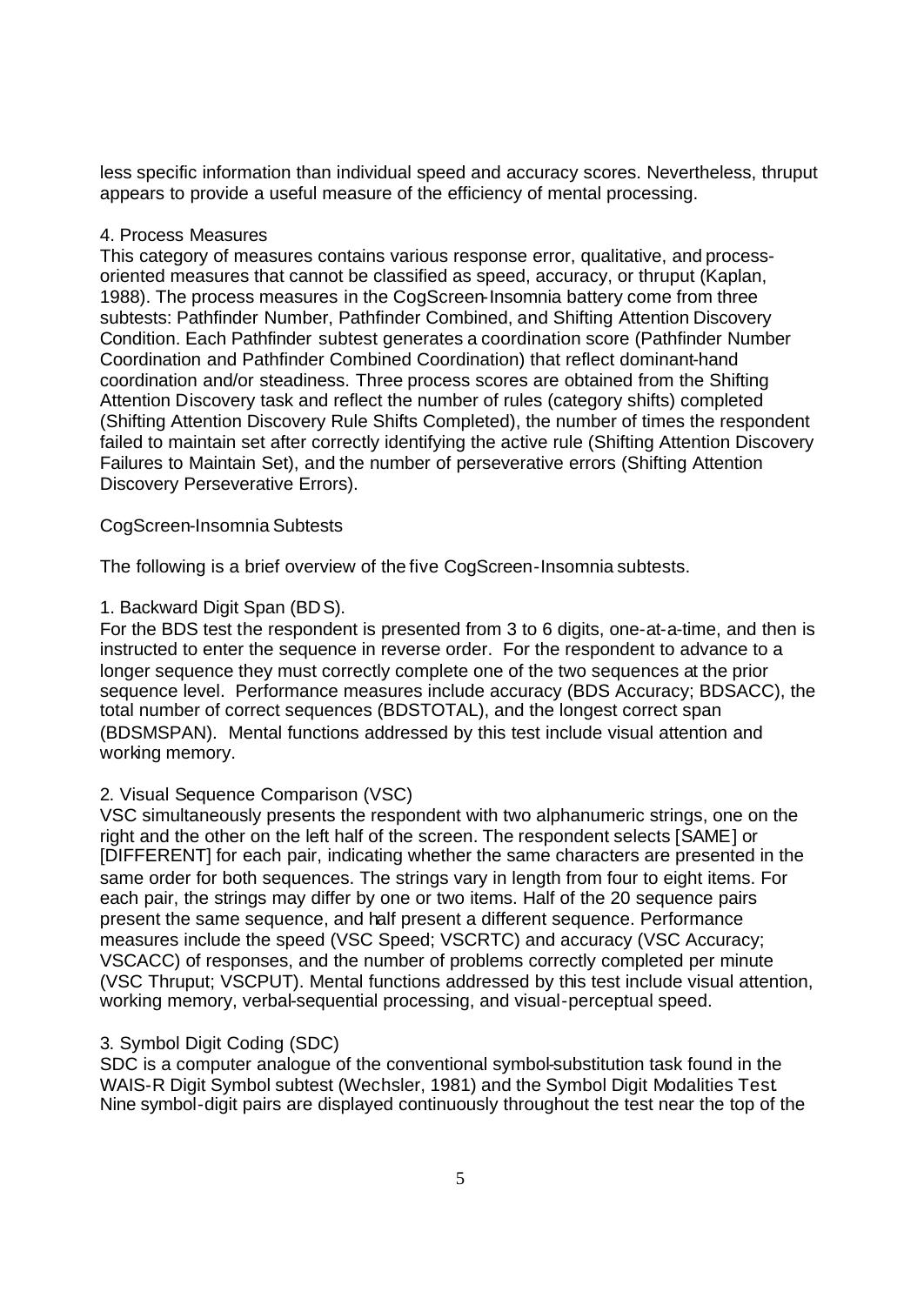screen. The respondent is instructed to remember the symbol-digit pairs for a subsequent memory test. In the center of the screen, a line of symbols in random order is presented with blank spaces directly beneath each symbol. The respondent selects the associated digit for each symbol. As each row is completed, a new row appears. Performance measures include response speed (SDC Speed; SDCRTC), response accuracy (SDC Accuracy; SDCACC) the number of items completed correctly per minute (SDC Thruput; SDCPUT). This subtest measures attention, visual scanning, working memory, and speed of information processing.

# 3. SDC Immediate Recall Task (SDCIR)

SDC Immediate Recall Task presents an immediate recall trial of the symbol-digit pairs. After the 90-second trial of the SDC task, nine symbols are presented in random order. The respondent's task is to recall the corresponding digits. A measure of recall accuracy (SDC Delayed Recall Accuracy; SDCDRACC) is the only score for this task. This task provides a measure of short-term visual paired-associate memory.

# 4. Matching to Sample Test (MTS)

MTS presents a checkerboard (4x4) made up of purple and yellow squares. The checkerboard disappears and is replaced by two similar checkerboards, one of which is identical to the original checkerboard pattern. The respondent presses the lightpen to the checkerboard that is identical to the one previously shown. There are measures of response speed (MTS Speed; MTSRTC), accuracy (MTS Accuracy; MTSACC), and efficiency or thruput (MTS Thruput; MTSPUT). This test provides a measure of immediate visual memory and visual attention.

# 5. Divided Attention Test (DAT)

DAT consists of two components: (a) a visual monitoring task only (DAT Indicator Alone), and (b) the simultaneous presentation of the visual monitoring task (DAT Indicator Dual) and the previously described Visual Sequence Comparison task (DAT Sequence Comparison).

# DAT Indicator Alone Task

For the DAT Indicator Alone task, the respondent watches a cursor move vertically within a circle that is divided into central, upper, and lower sections. When the cursor crosses into the upper or lower sections, the respondent's task is to press a box marked "CENTER" with the light pen. DAT Indicator Alone Speed (DATIRTC) is the median amount of time the indicator spends in the upper and lower section of the circle prior to being centered by the respondent. DAT Indicator Alone Premature Responses (DATIPRE) represents number of premature centering responses. Premature responses are indicated if the respondent presses the "CENTER" key before the cursor moves into the upper or lower sections.

# DAT Indicator Dual Task

The second DAT task is the Visual Sequence Comparison task, which is performed simultaneously with the visual monitoring task. Response speed is measured for both the monitoring task (DAT Indicator Dual Speed; DATDRTC) and the visual sequence comparison task (DAT Sequence Comparision Speed; DATSCRTC). Accuracy (DAT Sequence Comparision Accuracy; DATSCACC) and number of items correctly completed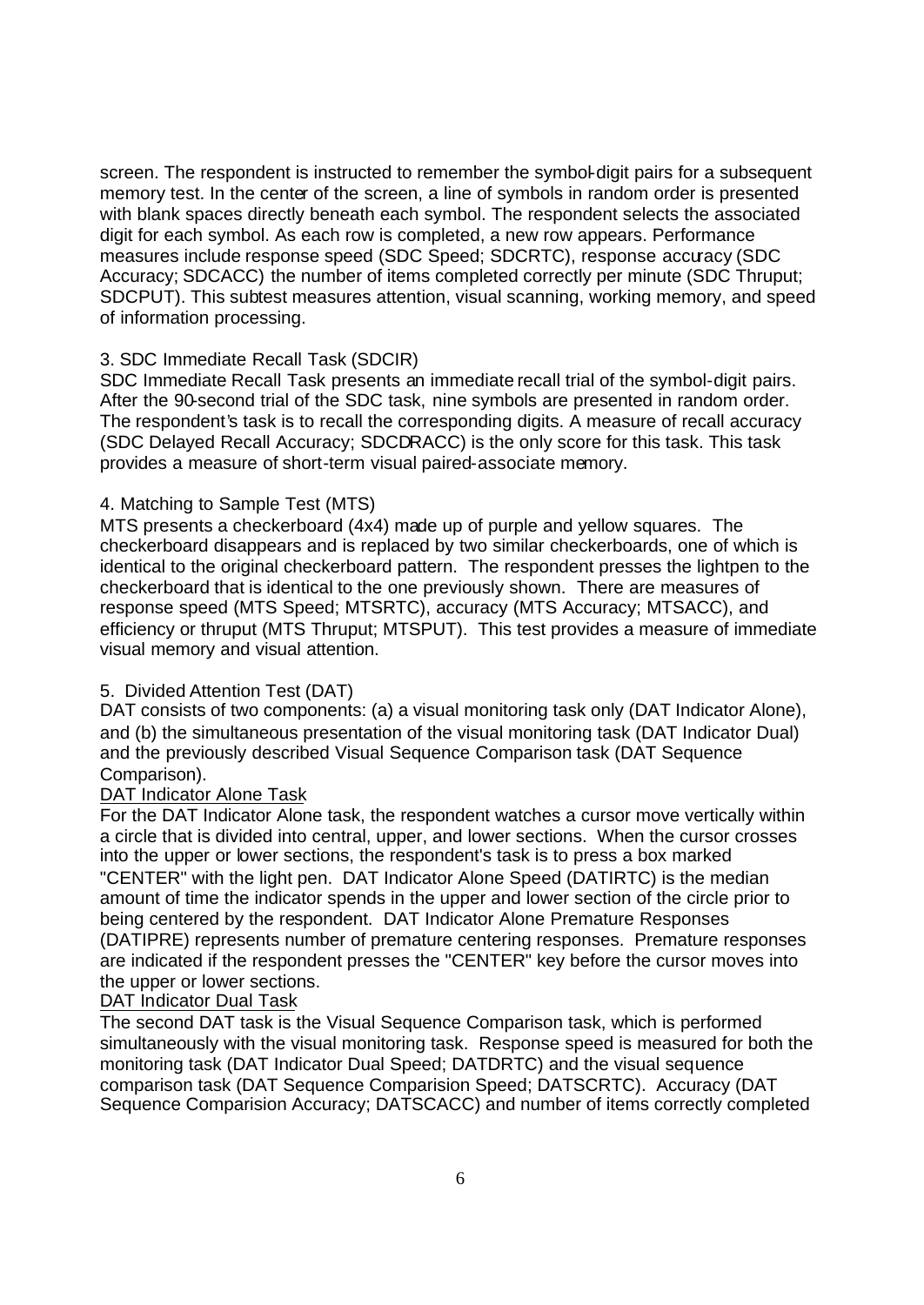per minute (DAT Sequence Comparison Thruput; DATSCPUT) are measured for the sequence comparison task in the dual condition. DAT Indicator Dual Premature Responses (DATDPRE) represents the number of premature centering responses in the simultaneous condition. When the two tasks are presented simultaneously, the test assesses divided attention, working memory, and visual-motor and visual-perceptual speed. A comparison of performance under single and dual task conditions for sequence comparison, visual monitoring of the indicator, and premature responses yields information regarding the respondent's capacity for multitasking.

#### 6. Pathfinder (PF)

PF was adapted from the TMT. After viewing a number or letter displayed in the center of the screen, the respondent's task is to select one of the four quadrants containing the next character in a previously specified sequence. Three of the four characters are updated following each response. There are three different sequencing rules. PF Number requires number sequencing, PF Letter requires letter sequencing, and PF Combined requires sequencing an alternating series of numbers and letters. The performance measures for each task include: (a) the median response time to complete each sequential step (PF Number Speed, [PFNMRT]; PF Letter Speed, [PFLMRT]; and PF Combined Speed [PFCMRT]); (b) response accuracy (PF Number Accuracy, [PFNACC]; PF Letter Accuracy, [PFLACC]; and PF Combined Accuracy, [PFCACC]); (c) thruput (PF Number Thruput, [PFNPUT]; PF Letter Thruput, [PFLPUT]; PF Combined Thruput, [PFCPUT]); and (d) coordination measures indicating the respondent's proximity to the center of the target numbers and letters (PF Number Coordination, [PFNCOOR]; PF Letter Coordination, [PFLCOOR]; and PF Combined Coordination [PFCCOOR]). There is also a measure of the total time taken to complete each sequence (PFNTOT, PFLTOT, and PFCTOT). PF measures number and letter sequencing skills, the ability to systematically apply an organizing principle, immediate memory, motor coordination, visual scanning, and the ability to shift mental set.

## 7. SDC Delayed Recall Task

SDC Delayed Recall Task presents a 20-minute delayed recall trial of the symbol-digit pairs. After the 20-minute delay period, nine SDC symbols are presented in random order. The respondent's task is to recall the corresponding digits. A measure of recall ac curacy (SDC Delayed Recall Accuracy; SDCDRACC) is the only score for this task. This task provides a measure of long-term visual paired-associate memory.

## 8. Shifting Attention Test (SAT)

SAT requires respondents to alter their responses depending upon changing rules. SAT begins by training the respondent to select from among four response boxes, each of which contains an arrow, according to one of three easily learned rules: The first rule requires the respondent to select a box based on the color of its border; the second rule requires the respondent to select a box based on the direction of the arrow; and the third rule requires the respondent to match the color of the arrow. After learning the three response conditions, the respondent begins the fourth condition, SAT Instruction. In this condition, the respondent is presented with an instruction identifying the active rule before the presentation of each subsequent stimulus. In the fifth condition, SAT Discovery, the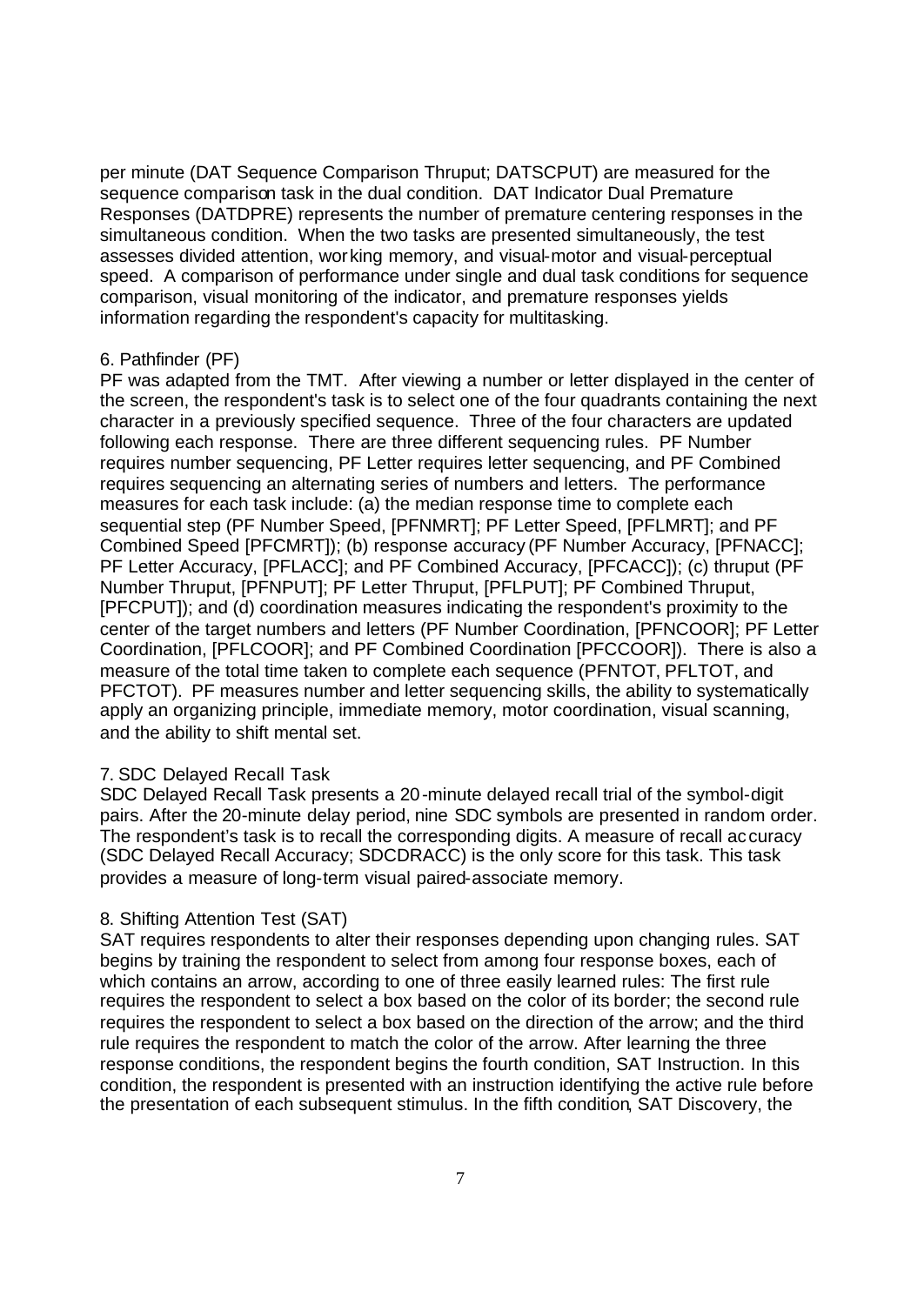respondent's task is to discover and then apply the active response rule, which changes after a variable number of correct responses. The respondent uses trial-and-error to ascertain the active rule. For all SAT tasks, measures of response accuracy, speed, and thruput are generated. In addition, for the SAT Discovery task, the subtest records the number of rule shifts completed (SAT Discovery Rule Shifts Completed; SATDIRUL), failures to maintain set (SAT Discovery Failures to Maintain Set; SATDIFAI), and perseverative errors (SAT Discovery Perseverative Errors; SATDIPER). SAT is a test of concept formation (attribute identification), mental flexibility, sustained attention, deductive reasoning (rule-learning), vulnerability to response interference, working memory, application of novel rules, visual scanning, choice visual reaction time, and perseverative tendencies.

# 9. Dual Task Test (DTT)

DTT has two tasks that are each presented independently and then simultaneously for a measure of divided attention and multitasking capability.

# DTT Tracking Alone Task

DTT Tracking Alone is a visual-motor tracking test. This is the only CogScreen-AE subtest that requires the respondent to use the keyboard. The respondent's task is to maintain a cursor in the center of the screen by pressing the left and right arrow keys. Without the active tracking effort of the respondent, the cursor disappears off the screen (a "boundary hit"). Response measures for this task include the mean absolute tracking error (DTT Tracking Alone Error; DTTAABS) and the number of boundary hits (DTT Tracking Alone Boundary Hits; DTTAHIT).

DTT Previous Number Alone Task

The second task is a previous number exercise in which the respondent is shown a 1, 2, or 3 that is then replaced by either a 1, 2, or 3. The respondent's task is to recall the previous number shown and select that number (with the light pen), while simultaneously encoding the current number for the next stimulus presentation. For this task, the performance measures are DTT Previous Number Alone Accuracy (DTTPAAC), DTT Previous Number Alone Speed (DTTPARTC), and DTT Previous Number Alone Thruput (DTTPAPUT).

## DTT Previous Number Dual Task

DTT Previous Number Dual is the final task of DTT that simultaneously presents the tracking and previous number tasks. Measures are generated for both components of this task. DTT Tracking Dual Error (DTTDABS) and Tracking Dual Boundary Hits (DTTDHIT) are provided. DTT Previous Number Dual Accuracy (DTTPDAC), Speed (DTTPDRTC), and Thruput (DTTPDPUT) are also provided. Comparison of single- and dual-task performance can be used to determine the amount of deterioration resulting from multitasking. DTT measures sustained attention, visual-motor tracking, divided attention, and working memory.

## 10. Kay Continuous Performance Test (KCPT)

KCPT is a measure of vigilance. Symbols are presented at a fixed interval for 12 minutes. Respondent presses the space bar whenever a Heart appears as the symbol. For each 2 minute period there is a measure of the number of correct hits (HITSB## - where ## is the number of the block), a measure of omission errors (OMISSB##), a measure of errors of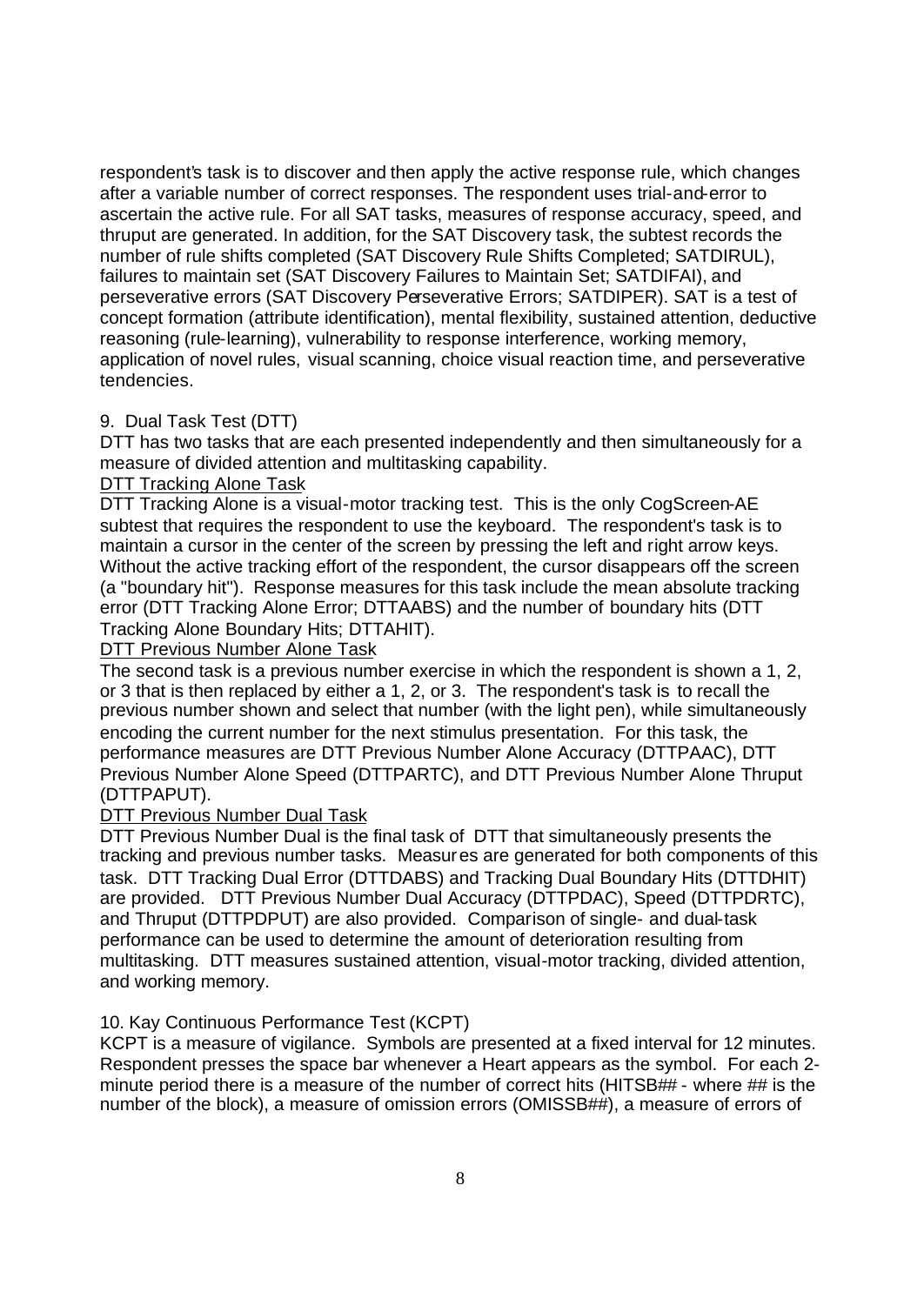commission (COMISB##), and reaction time for correct hits (HITRTB##). There are also summary measures for the 6 blocks that comprise the entire KCPT; correct hits of the heart targets (HITS6), total omission errors (OMISS6), total commission errors (COMIS6), reaction time for correct responses (HITRT6), and two measures of signal detection, dprime (DPRIME6 – a measure of perceptual sensitivity) and beta (BETA6 – a measure of risk taking).

#### CogScreen-Insomnia Materials

The CogScreen-Insomnia materials consist of operating manual, light pen, light pen interface box and cables, and software.

#### Appropriate Populations

Reliable administration of CogScreen-Insomniarequires respondents to have at least eighth-grade reading level ability and normal or corrected vision sufficient for reading onscreen instructions and accurate viewing of the visual stimulus items. Color vision does not appear to be a necessary condition for completion of CogScreen-Insomnia. Hearing must be sufficient for the respondent to hear the lightpen feeback tones and the Shifting Attention Test feedback tones. Test administrators need to ensure that a respondent's difficulties on CogScreen-Insomnia are due to cognitive deficits and are not due to problems with vision, motor coordination, hearing adequacy, or educational limitations.

## Professional Requirements

The administration of CogScreen-Insomnia does not require formal training in neuropsychology or clinical psychology. Testing may be accomplished by a trained person with a background in the fundamentals of test administration. The test administrator needs to study, and be familiar with, the administration procedures outlined in this manual. As with all psychological tests, the training of test administrators and the administration of CogScreen-Insomnia is the responsibility of a qualified professional.

Interpretation of CogScreen-Insomnia Edition requires professional training in Neuropsychology (cf. Standards for Educational and Psychological Testing, American Psychological Association & National Council on Measurement in Education, 1985). Interpretations regarding the presence of abnormal cognitive functioning may be made by psychologists who are not clinical neuropsychologists. However, more specific neuropsychological interpretations, such as inferences regarding brain dysfunction, require a background in clinical neuropsychology and a foundation in cognitive psychology.

## Test Security

Test security is vitally important for CogScreen. In fact, aviation safety could be seriously compromised if CogScreen is misused. For example, an unethical user might allow a pilot to practice taking CogScreen to assist him or her in passing the test. To avoid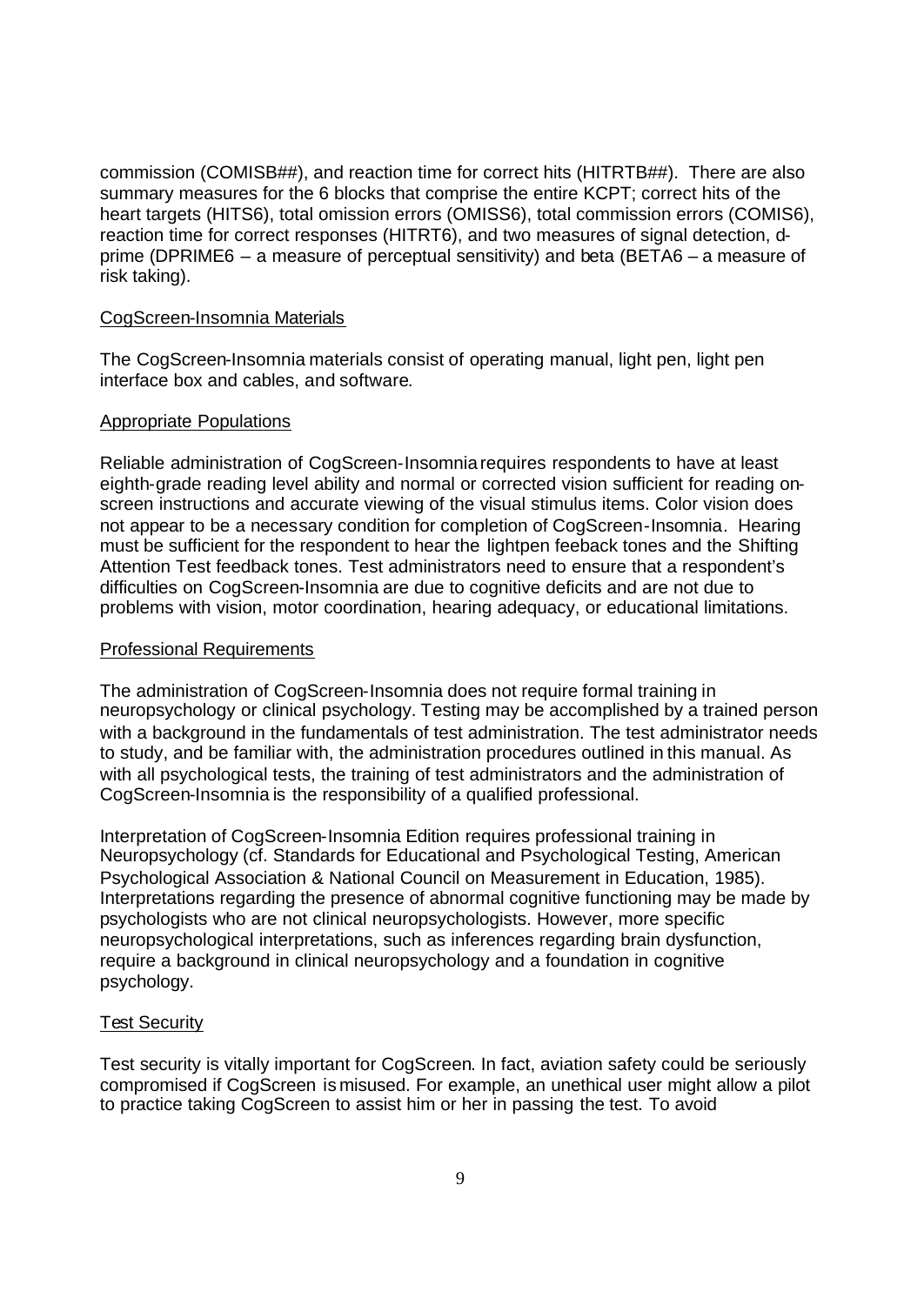compromising test security, the user needs to protect the software and access to the computer and the CogScreen program. Each CogScreen-Insomnia Edition license can only be used on one computer.

# Installation

Prior to installing CogScreen-Insomnia Edition follow the instructions for installation of the USB light pen. After calibrating the light pen, install the CogScreen-Insomnia software.

1. Light Pen Installation

Your light pen kit includes the following components:

- l Disk containing light pen setup and driver software
- l Fastpoint Universal Light Pen
- l Fastpoint PXL-2000 USB light pen interface
- l extension cable and adapter for the light pen
- l display adapter cable
- l USB cable
- $\mathsf{l}$  light pen holder for mounting to side of monitor
- l Fastpoint user's guide
- l FTG Data Systems applications guide

Please refer to Figure 1 and follow the setup directions in the Fastpoint user's guide.

Monitor Connection

Begin by turning off the power to your monitor and computer. If the monitor is on top of your computer, remove it and place it to the side of the computer at desk level. The monitor must be at desk height for administration of CogScreen.

- 1. Turn the computer around so that the back panel faces you.
- 2. Locate the outlet on the computer into which the monitor cable is plugged.

3. Remove the display adapter cable from its package (it has three square connectors; one labeled VID. FROM COMPUTER, one labeled VID. TO MONITOR, and one labeled External Interface).

4. Disconnect the monitor cable from the computer's back panel.

5. Plug the cable connector from the monitor into the connection labeled VID. TO MONITOR.

6. Plug the display adapter cable connector (labeled VID. FROM COMPUTER) into the outlet in the back of the computer where the monitor cable was previously connected.

7. Plug the display adapter cable connector (labeled External Interface) into the light pen interface outlet.

8. Secure the connection by tightening the connector screws.

# Light Pen Connection

- 1. Remove the light pen from its package.
- 2. Plug the extension (cream-colored) cable's RJ-11 (telephone jack) into the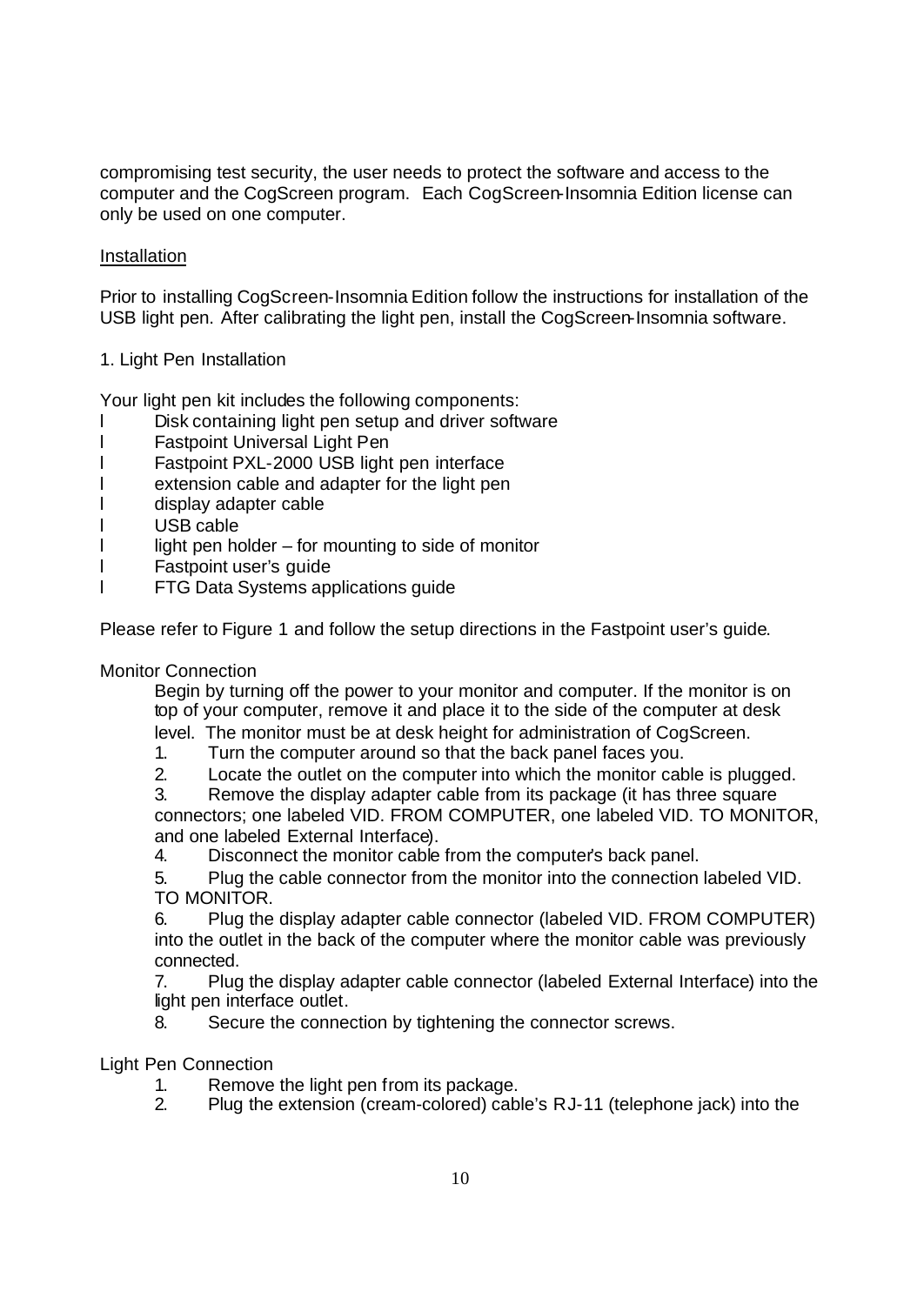front of the light pen interface and the other end into the extension jack. Plug the light pen's RJ-11 (telephone jack) into the open end of the extension jack.

When positioning the light pen holder, you should consider the physical configuration of your system, the length of the light pen cord, and your planned use of the light pen. The right-front side of your monitor may be a convenient area for placement of the light pen holder. However, you should position the holder in a location that works best for your use of the light pen. When you decide where the light pen holder should be positioned, peel off the backing from the adhesive pad, affix the pad to the light pen holder, and then firmly press the light pen holder in the desired location.

#### Light Pen Software Installation

The light pen software will install the drivers needed to use the light pen with Windows applications, including CogScreen-Insomnia Edition.

The manufacturer's current light pen driver is Version 1.05.002 available at the following web site: http://www.fastpoint.com/driver/driver.html .

Download the current driver (1.05.002). This is a self-extracting program that will create a Folder on the PC and install the software. Accept the default settings.

After the driver software is loaded on your PC, connect the USB cable from the interface box to a free USB port on the PC. The New Hardware wizard should be instructed to look for the driver in the location where the Lightpen Driver files have been installed. Once installed, the Power light on the Light Pen Interface will flash green informing you that the light pen is installed. You can now use the light pen in place of your mouse or other pointing device.

#### 2. CogScreen-Insomnia Edition Software Installation

- 1. Set your video display to 1024 x 768 (right click on the desktop, choose Properties, Settings, Screen Area and move the cursor to the 1024 x 768 setting Set the Display DPI setting to Normal Size (96 DPI). [Note: This setting is often located in Control Panel -> Display -> Settings -> Advanced.
- 2. Insert the CogScreen disk. If the auto-run feature is active the installation process will begin automatically, otherwise;

Open Windows Explorer, find the CD drive where the Install file is located and double-click on the CogScreen Setup icon.

- 3. Carefully read and follow all on-screen instructions.
- 4. The new PC's being used in the Insomnia projects should install the software seamlessly. Older systems may require resetting (or restarting) the PC several times, depending upon how recently you have updated your operating system and Window's Explorer software. For example, if necessary, CogScreen installer will automatically install and update MDAC (Microsoft Data Access).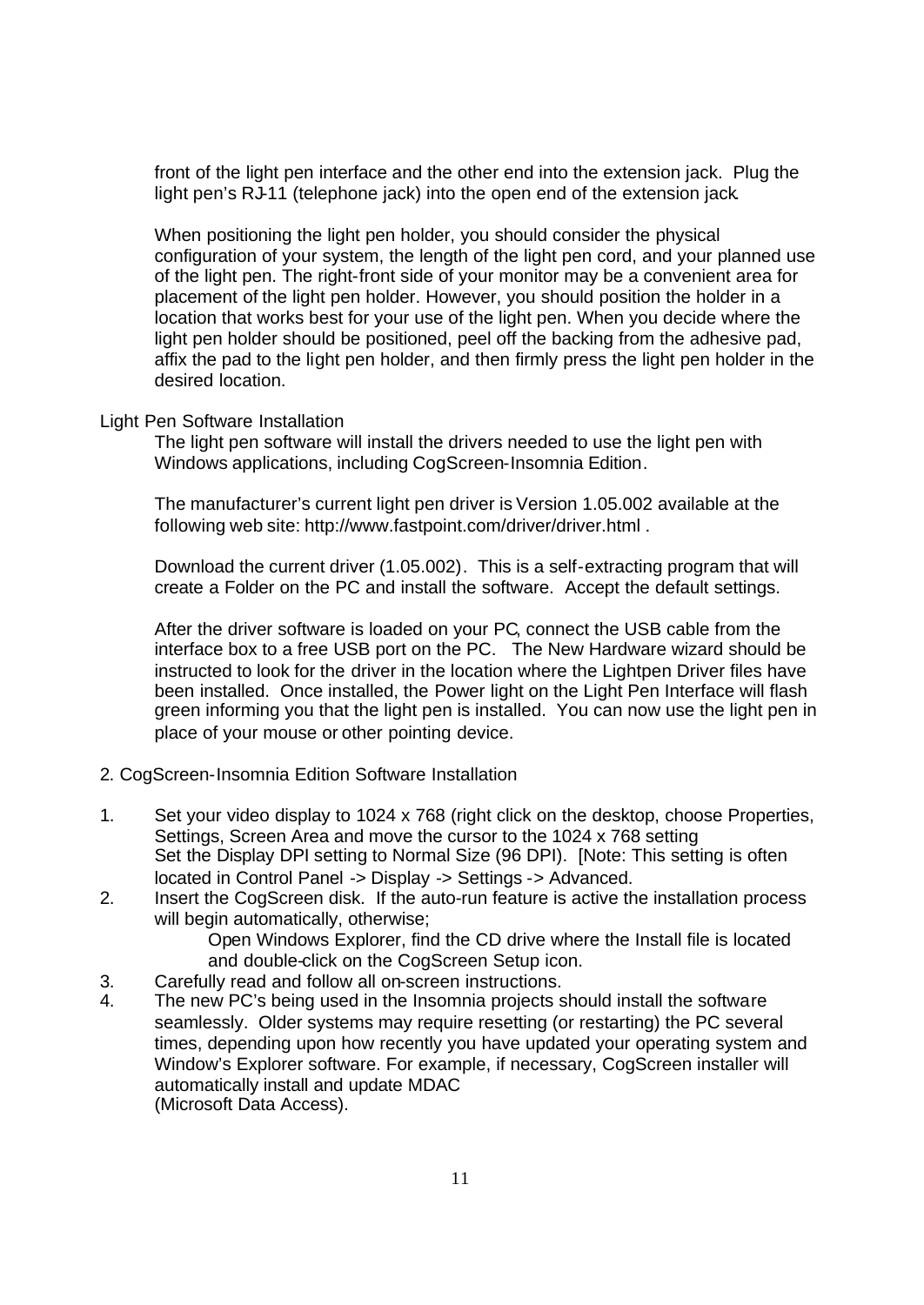- 5. After the software is installed you will be instructed to folded a sheet of 8.5 x 11 inch paper in half (to the dimensions of 8.5" x 5.5") and hold the paper up to the screen. You will use the arrow keys (initially the down arrow and right arrow) to size the border on the screen to a box equal in size to the folded sheet of paper.
- 6. You will be notified that CogScreen installation is complete. The computer should be restarted. This may occur automatically, or you will need to restart manually [Start-Shut Down-Restart].
- 7. Activate the license:

a) double click on the CogScreen icon

b) leave admin as the UserName

c) type in cogscreen as the password

d) click okay

- e) click on the Tools tab at the top of the screen
- f) click on Order Tests

g) in the lower left hand box of the window that appeared is a Transaction Code h) e-mail the transaction code (e.g., avd8 85rb 94rr mn10) exactly as it appears – don't mistake a zero for an O (compare upper and lower case symbols) to

# cogscreen@aol.com

i) a License Key will be returned to you by e-mail.

j) to enter the License Key follow the same steps as above (#7) and then type in the License Key – exactly as it appears in the e-mail – in the License Key location in the lower right portion of the window.

k) you will be asked for Company Name – enter the name of your site.

l) cancel out of the Order Tests window

m) click the File tab and Login Again

8. Set the Admin Settings:

a) repeat steps 7a through 7e

b) click Admin Settings

c) click Add User

d) enter full name of User

e) enter a user name – remember it is Case Sensitive

f) select Security Level – is this user going to be administering the test battery? If yes Select Examiner - if the same person will be accessing reports and having access to Admin Settings then you will ALSO have to repeat the process a second time using a different User Name.

g) enter Password – 6 characters minimum – Case Sensitive

NOTE: When you log in as an Examiner you can administer the tests

When you log in as Professional you can create the Excel file and change Admin Settings

A person who performs both of these roles will have 2 UserNames – they can use the same Password for both names

WARNING:

CogScreen won't run if other applications (e.g., word processors, spreadsheets, etc.) are running.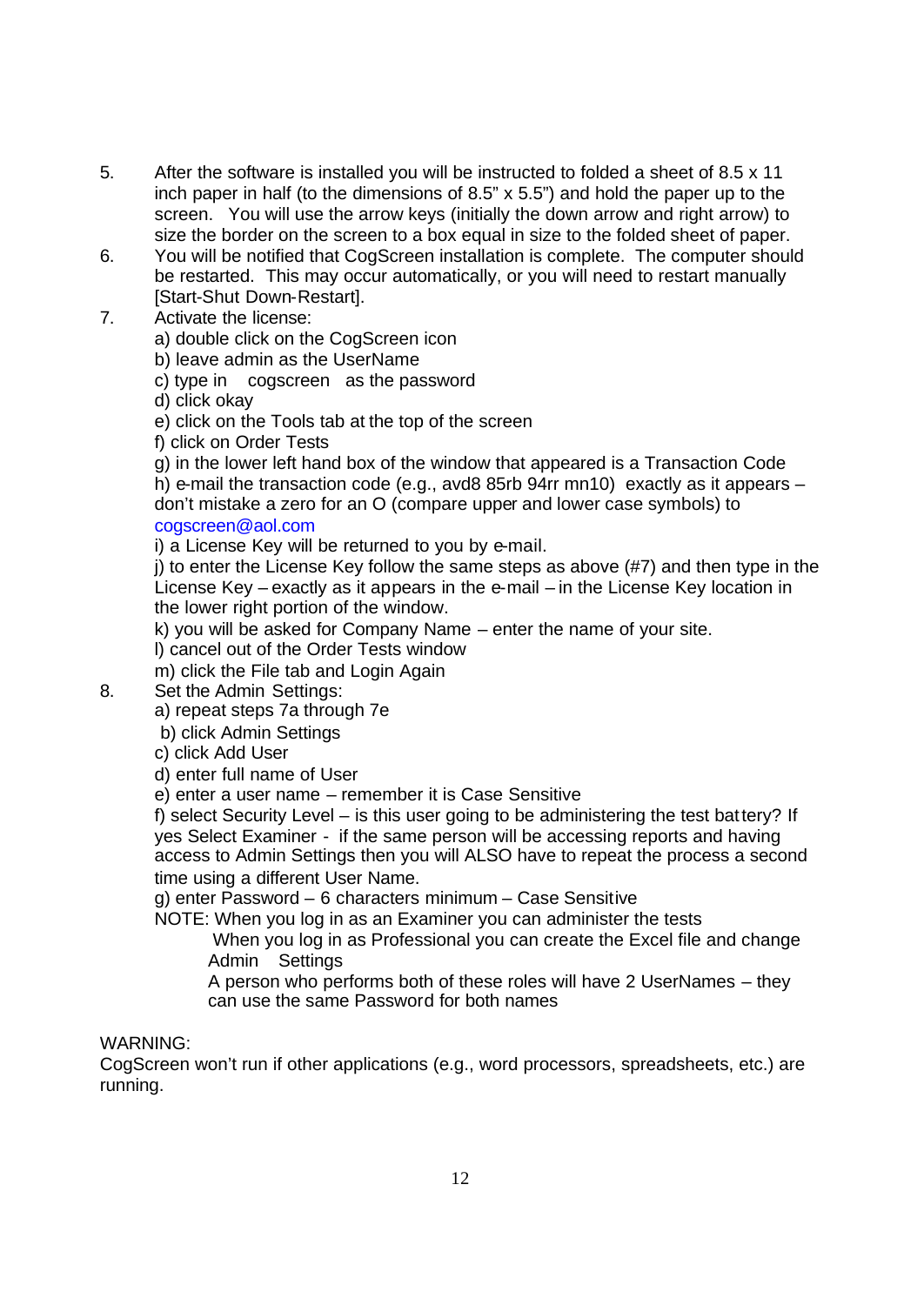CogScreen won't run if certain type of "Processes" are running – in the background. Processes that conflict with CogScreen are Virus Detection software, System Update programs, Instant Messenger, some Firewall Programs, some Calendar / Reminder programs, etc.

You can find most of these problems on your "task bar" – the little icons in the lower right hand corner of your desktop (next to the time display).

To turn off these applications right click on the application with the mouse and choose to close, exit or shutdown the application.

If after turning off these applications CogScreen still indicates that "applications are running", you may need to open the Task Manager (Ctrl-Alt-Del) and turn off Processes that aren't necessary to the running of the Operating System. Windows typically doesn't allow you to turn off system critical components. You simply click on the process you want to terminate and then hit Delete.

# READY TO START THE TESTING PROGRAM

- 1) Double click on the CogScreen Icon
- 2) The Program will Launch (Note: the correct version is 1.0.112)
- 3) Enter an "Examiner" Username and an "Examiner" Password (case sensitive) Click OK
- 4) The Select Examinee screen appears
- 5) Examinee Name Field Insomnia uses the following convention

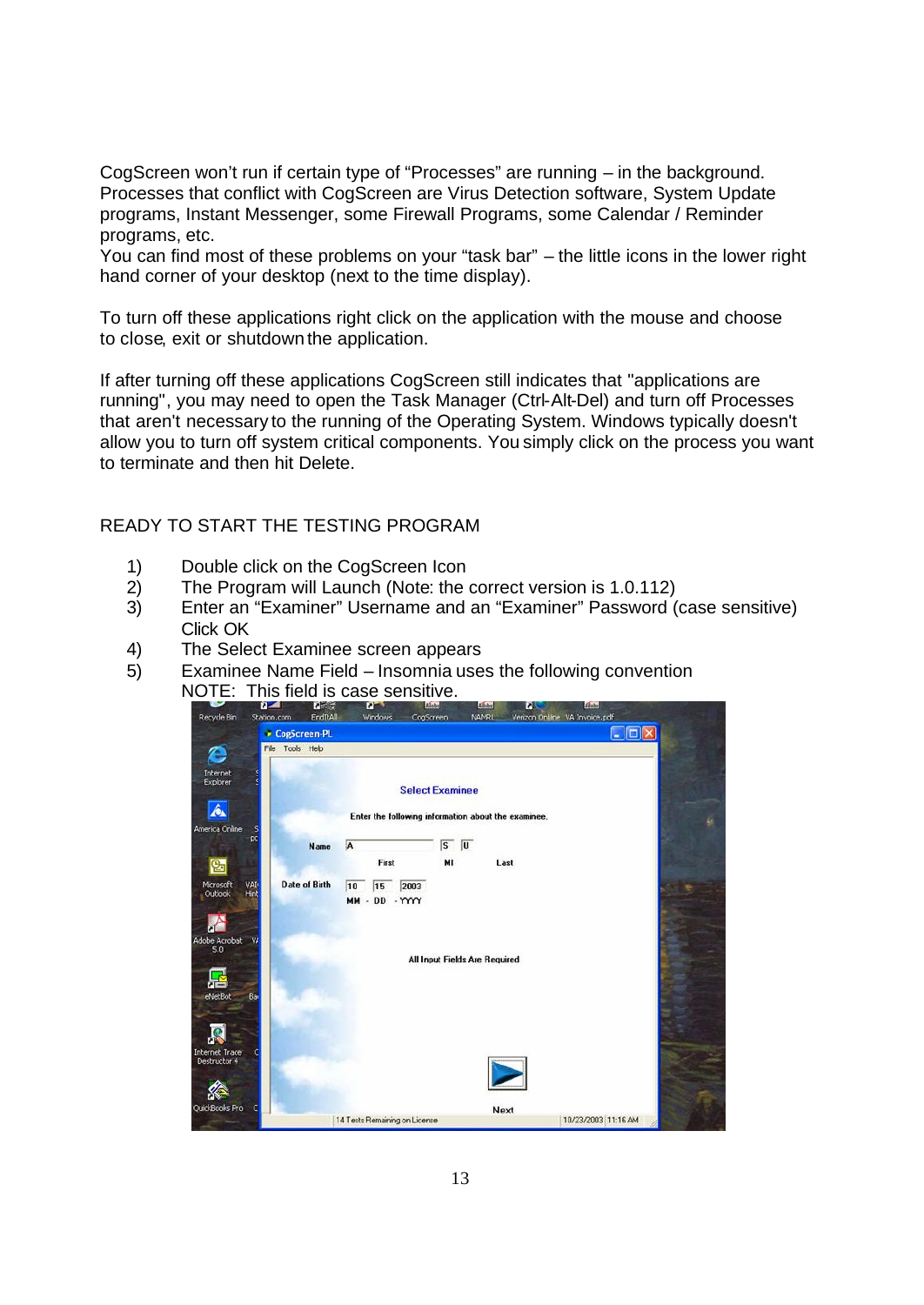- 6) Examinee Date of Birth Field
- 7) If this is a new examinee you'll see an Examinee Not Found message
	- a. If it's an old Examinee you'll be shown the number of the next Session
	- b. If it's an old Examinee and you receive the Examinee Not Found message, you've misspelled the name, incorrectly entered the birthdate, or you're not accessing the Database (maybe you're on a different computer) – correct errors and re-start the case
- 8) The next screen is the Demographics Screen. The Examinee Name (reordered to Last, First, MI), Date of Birth (actually date of enrollment), Age (ignore), and test date are already displayed.

|                                     | CogScreen-PL                                                             | $\Box$ o $\times$   |
|-------------------------------------|--------------------------------------------------------------------------|---------------------|
| e                                   | File Tools Help                                                          |                     |
| Internet<br>Explorer                | <b>Demographics</b>                                                      |                     |
| Â                                   | Name U<br>Α                                                              | S.                  |
| America Online<br>.s                | First<br>Last                                                            | MI                  |
| pc                                  | Date of Birth 10/18/2003<br><b>Test Date</b><br>Age<br>$\overline{0}$    | 10/23/2003          |
| $\mathbf{e}_1$<br>Microsoft<br>VAI. | <b>Examiner's Initials</b><br><b>Session Number</b><br>$\mathbf{1}$<br>۰ | GGK                 |
| Hint<br>Outlook                     | The following demographic input is optional.                             |                     |
|                                     |                                                                          |                     |
|                                     | <b>Years of Education</b><br>Sex<br>۰                                    |                     |
| Adobe Acrobat<br>W                  |                                                                          |                     |
| 5.0                                 | Subject ID<br>12345                                                      |                     |
|                                     |                                                                          |                     |
| ۵È                                  |                                                                          |                     |
| eNetBot<br>Bar                      |                                                                          |                     |
|                                     |                                                                          |                     |
|                                     |                                                                          |                     |
| <b>Internet Trace</b>               |                                                                          |                     |
| Destructor 4                        |                                                                          |                     |
|                                     |                                                                          |                     |
|                                     |                                                                          |                     |
| QuickBooks Pro                      | <b>Start Tests</b><br>Previous                                           |                     |
|                                     | 14 Tests Remaining on License                                            | 10/23/2003 11:19 AM |

- a. Check the Session Number and make sure that the session number shown is the correct session for this visit.
- b. The years of education and sex fields are optional.
- c. Enter participant's Insomnia ID number (an ID number is required)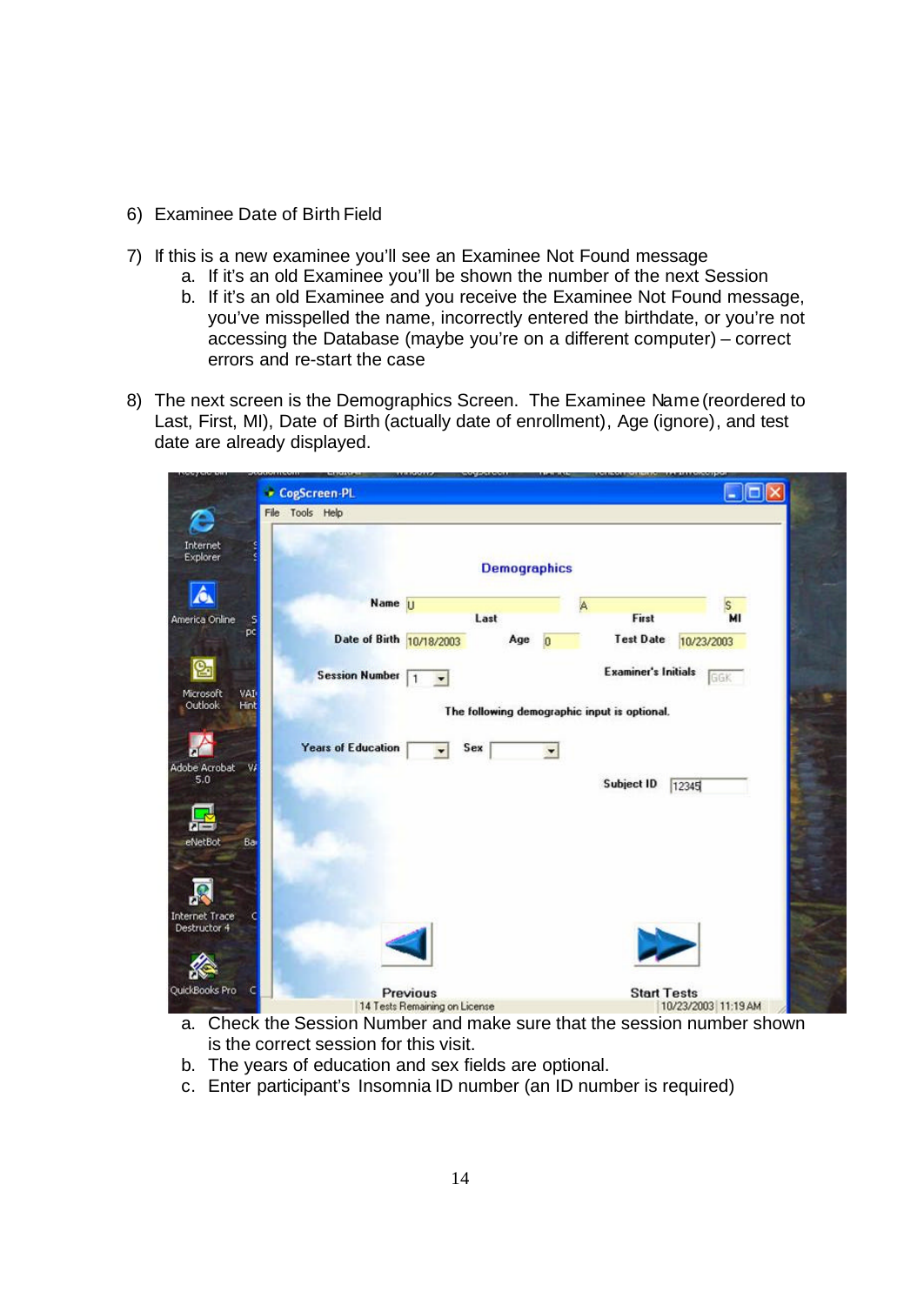9) Start Test screen is displayed – to begin testing click on the Start Tests button

The screen will turn black for a moment ant then you will see the Light Pen Quick Check screen. This screen verifies the light pen calibration and if necessary runs a fresh calibration. Press the light pen tip to the center of the small square in the middle of the screen. Proceed with calibration if the calibration test is initiated.

The next screen is the System Performance Test, click Next to begin. You will see a small box traveling diagonally across the screen and you may hear various clicking or beeping noises. At the bottom of the screen the Max time: and Average time: are displayed. For the Insomnia project computers these numbers are expected to be under 20. A score less than 50 (msec) is passing.

The screen will show whether or not the system passed.

If the system doesn't pass. Press Alt-F1 and first retry the System Performance Test F8. If it fails a second time press Alt-F1 and then the Esc key to end the session. Something is malfunctioning in the computer…seek technical assistance.

NOTE: System Performance test failure generally indicates that some process is interfering with timing on the PC. A PC Magazine utility (EndItAll2) can be used to eliminate such hidden processes.

The next test is the sound test. If your headphones or speakers have a volume adjustment you can set the volume to a comfortable level at this time – otherwise you're going to have to set the volume outside of the CogScreen program. (i.e., play some sounds with a different Windows program and adjust the volume using the volume icon in the lower right-hand task bar).

Prior to testing an Introductory series of screens are presented. These give the examinee a chance to interact with the lightpen.

## COGNITIVE TESTING BEGINS NOW

If the subject repeats test instructions more than two times a notice will appear: CONTACT THE TEST EXAMINER.

To proceed with testing the Examiner types in Alt-F1. After the completion of Insomnia training sessions the Examiner will always select option 2 (Run the Exercise).

When the TESTING IS COMPLETED screen notice appears the subject has completed the battery.

The screen will not respond to button presses.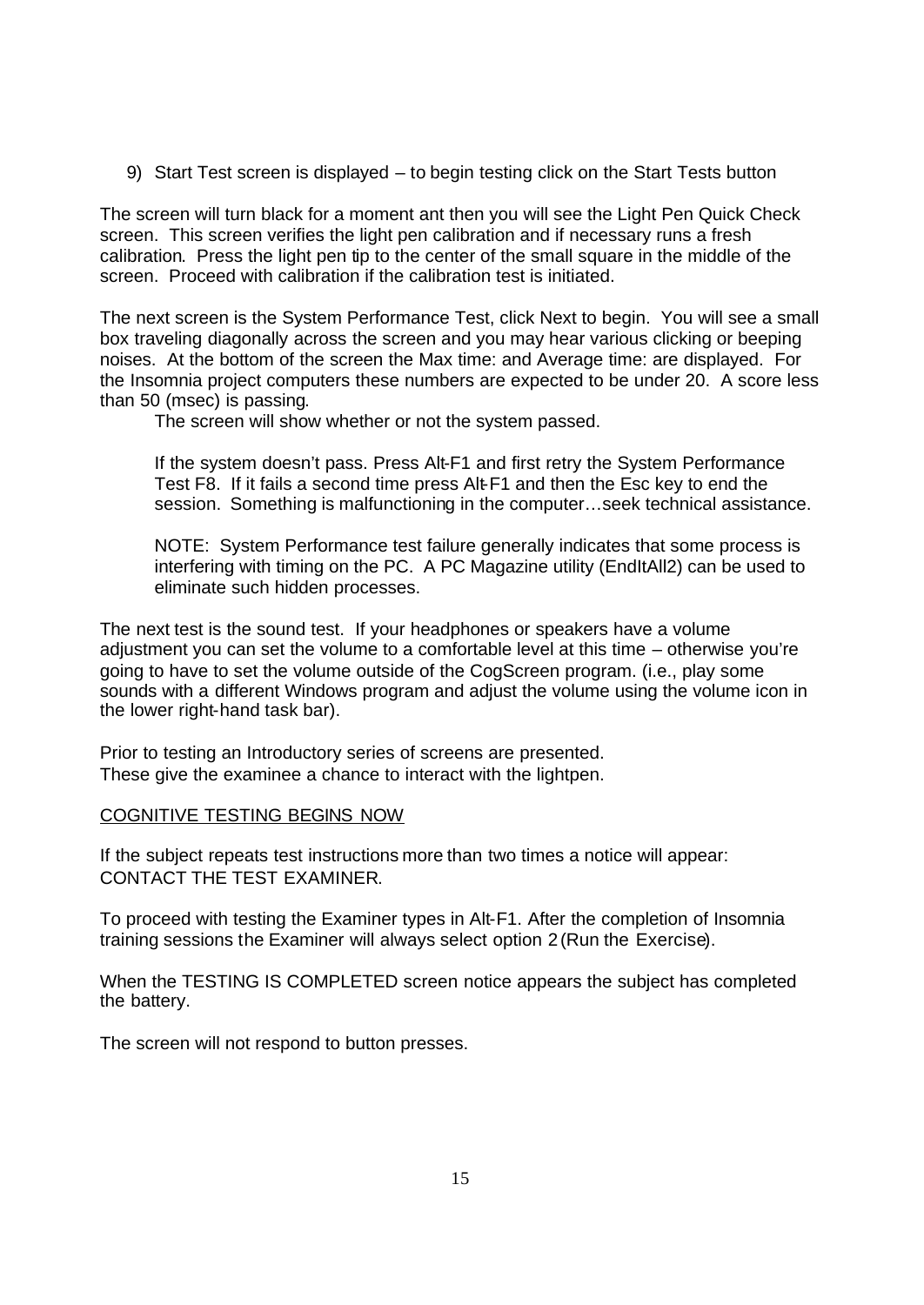If the examinee didn't complete some of the subtests the screen will indicate that testing was not complete and the number of incomplete tests. If this occurs during the Insomnia project it is probably necessary to have the subject complete the incomplete subtests.

Exiting the Test Session The examiner types in the following word: **m a i n** and then presses: [Enter]

The screen will go blank and then the Examiner's Observations screen will appear.

# Examiner's Observations

1) Check boxes that apply for problematic behaviors observed during the test session.

2) If computer or software failures occurred (e.g., power outage) indicate in the appropriate field.

3) Describe the examinee's mood during the testing.

4) Provide other pertinent observations.

Click Next

## Exit CogScreen

If the entire test battery was not completed two options will appear:

- 1) Examinee will return to complete remaining subtests later.
- 2) Examinee requires no further testing.

If the first option is chosen the CogScreen results may not be available until the subject completes the entire test battery.

## Accessing CogScreen-Insomnia Data

1) Login in using a Professional level Username and Password.

2) Examinees are listed in the box on the left.

3) To view demographics double click on the Examinee's name and the session (s) completed by the subject will appear. Incomplete sessions appear as a clear page – Completed sessions as a filled (i.e., lined) page.

4) Demographics may be edited directly on the Demographics screen on the right side.

5) To create an Excel spreadsheet (and a csv file) click the Reports tab and the Spreadsheet option.

The Excel Spreadsheet is named: CogScreenIE.xls and is located in the CogScreen\Reports folder (e.g., C:\Program Files\CogScreen\Reports\ ). The comma separated values file (CSV) is named: CogScreenIE.csv

When the spreadsheet option is chosen CogScreen automatically adds all completed test sessions to the spreadsheet.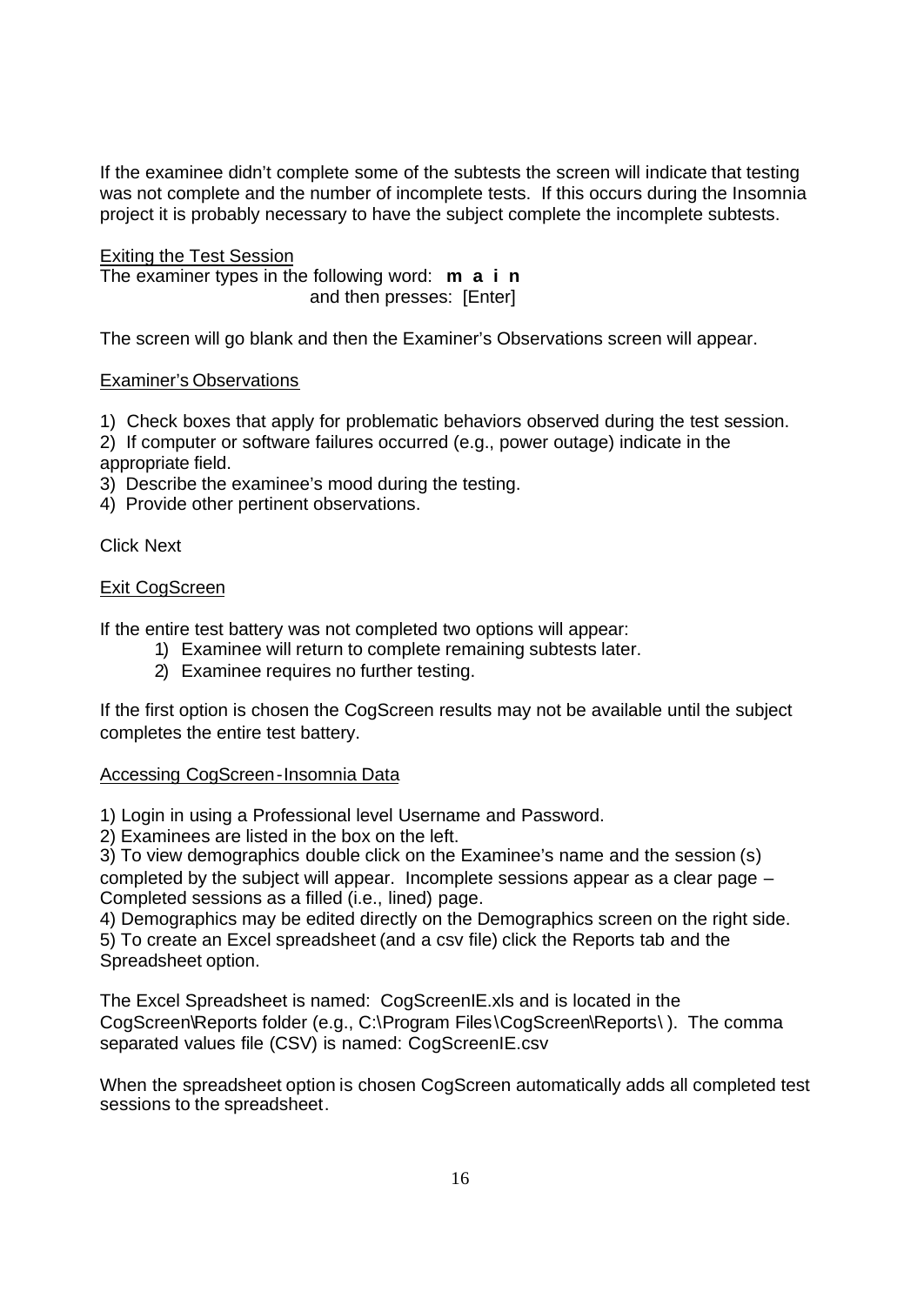In addition, CogScreen generates a Source Data file. This is a date-time stamped text file that contains all item and response information for each test session. This text file can only be linked to the subject by using the date / time information. The subject's identifying information is NOT written to this unencrypted file. The text file is located in the following folder:

# C:\Program Files\CogScreen\Reports\

The file extension for these files is .dat The first four characters of the file name are the year, e.g., 2003 The next two characters of the file name is the month, e.g., 01 The next two characters of the file name are the day of the month, e.g., 19 The last four characters of the file name are the time that testing began, e.g., 1318 (1:18 pm)

For this example the data file name is: 200301191318.dat

## **General Instructions for Test Administration**

CogScreen-Insomnia Edition is designed to be largely self-administered. However, some interaction between the respondent and the test administrator is necessary.

Double-click on the CogScreen icon on the Windows Desktop. Log on as an **Examiner**. Enter the Username and the corresponding password. If you have correctly logged on as an Examiner the Select Examinee screen will appear.

Complete the demographic screen. Carefully check the displayed session number. Determine if the displayed session number is the intended session number for this examination. Start the test.

For the first test administration it is necessary to describe and demonstrate the use of the light pen. Use of the light pen usually requires minimal training. Instruct the respondent to hold the light pen in the same manner as a pen or pencil. Inform the respondent that the tip of the light pen is to be tapped with the tip perpendicular to the face of the monitor and not at an angle. It is important that there is an adequate amount of slack in the light pen cord so that the cord is not taut. These conditions will allow the user to comfortably operate the pen. The functioning of the light pen is also dependent upon the examiner keeping the monitor screen and the tip of the light pen clean. Instructions for cleaning the light pen can be found in the light pen manual.

It is recommended that the test administrator remain with the respondent throughout the initial training session. This allows the administrator to determine if the respondent is having any difficulty reading the text, operating the light pen, or following instructions. The examiner should feel free to provide explanation and demonstrations as needed during the training session.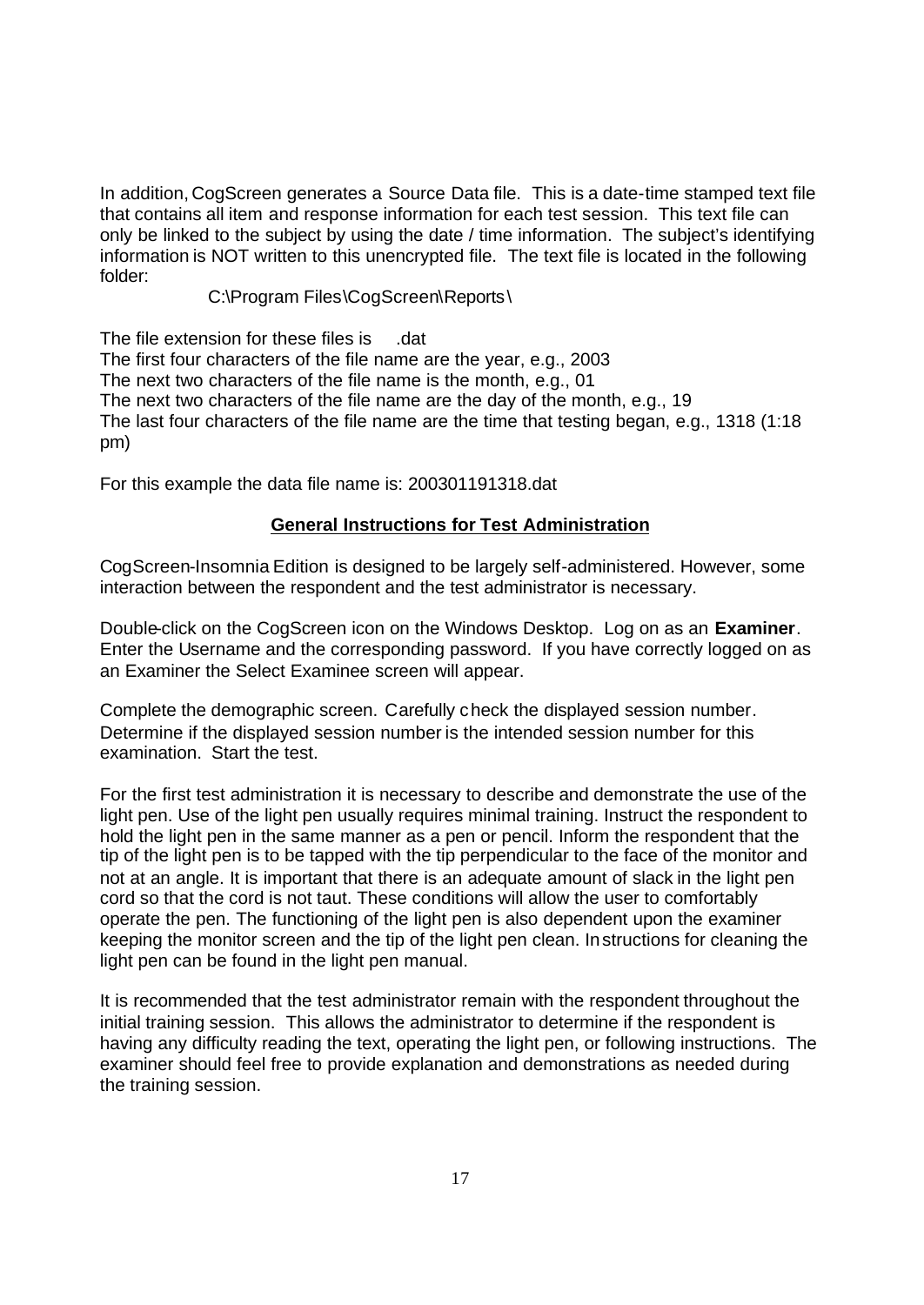For subsequent sessions the respondent will generally take the tests independently, once the examiner has initiated the test session. However, it is important to remain nearby to answer questions that may arise, to deal with equipment-related problems, or to assist the respondent if the Contact the Test Administrator! prompt appears.

Except during the Training Sessions, it is important to refrain from coaching the respondent or providing feedback on response accuracy, other than that which is provided automatically by the program (note that feedback is provided only during practice segments). In answering questions, the test administrator should be careful not to distract the respondent during response intervals that are being timed. Comments to respondents are best made between subtests or between the practice and test segments. Respondents may also want to know if they should focus more on speed or accuracy during certain subtests. Respond by encouraging performance that is "as fast as possible without making mistakes."

# Discontinuing Testing

Rarely, an examinee becomes incapable of continuing with the test battery. If this happens, simultaneously press <Alt>+<F1>. This can't be done when a test is actually running. However, during the test instructions and upon completion of practice items it is possible to halt testing.

Generally this feature is active when there is a [NEXT] box appearing in the lower right hand corner of the screen.

Press Alt-F1 You will see the following message:

Test Examiner:

For the subtest [Current Subtest] Please enter one of the following options

- F1 To skip the subtest for now
- F8 To restart the subtest from the beginning now
- F10 To remove the subtest from this session's test battery
- Esc To end this session

Of these options it is unlikely that you will use any of them except for <Esc>. The Testing Completed message (and number of missing tests) will be displayed. Exit from CogScreen by typing <m a i n> and then the [Enter] key. Proceed to complete the Observations Screen and indicate the reason why the sess ion was terminated. On the second Observation screen indicate whether the subject will be returning to complete the session.

## Contact the Test Examiner

This message will appear whenever the respondent fails two consecutive attempts to complete a practice session at the minimum required level of proficiency or requests to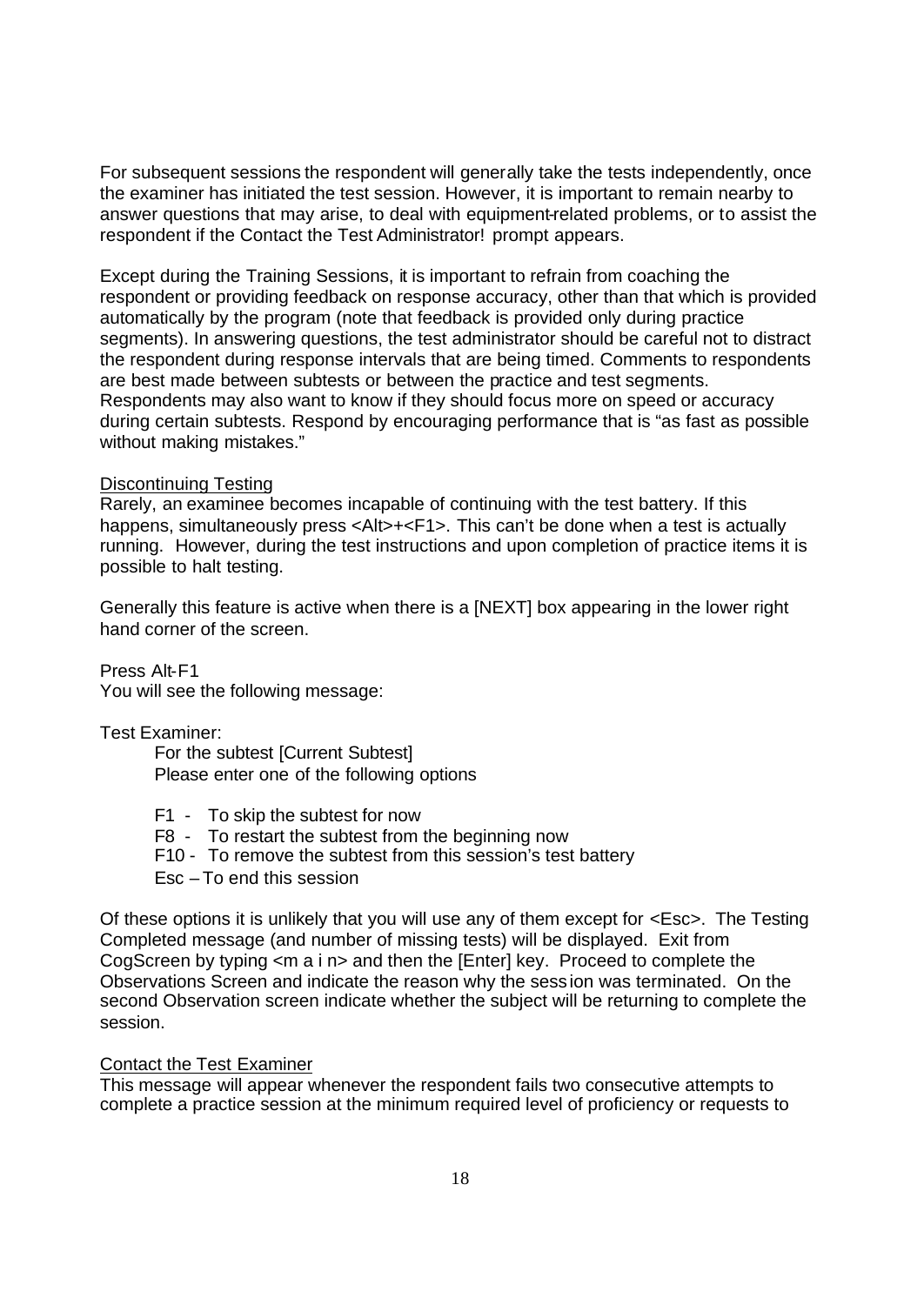repeat instructions more than once. At this point, the test will not proceed without the intervention of the administrator. To proceed with the test, the administrator removes the Contact the Test Administrator! message by simultaneously pressing the <Alt> +<F1> keys.

The following menu appears:

Please enter one of the following options:

- 1 To repeat instructions.
- 2 To run exercise.
- 3 To skip exercise.

If a determination is made that the respondent has failed to comprehend test instructions, read the instructions aloud to the respondent and/or offer further explanation of the task. It is important that the administrator NOT teach test-taking strategies (other than those presented in the test instructions). During instructions and practice, it is permissible to explain where to look on the screen, what to look for, and how responses are made for a particular subtest.

If the respondent is still not capable of performing the subtest, then the subtest will still need to be run. Select option 2.

#### Testing Environment

The administrator needs to be sensitive to the human factors involved in computerized testing and to specific factors involved in the use of a light pen. Place the monitor directly on the surface of a desk or table. The height of the monitor, when placed on top of a computer case, makes it difficult for the respondent to comfortably use the light pen. Also, respondents with bifocal lenses typically find it more difficult to read the screen when the monitor is placed on top of the computer. By placing the monitor directly on the table top, the computer case is removed from the respondent's direct view and access. Respondents who are uncomfortable with computers will feel less threatened when facing the monitor by itself. During the standardization of CogScreen, computers were placed either on the floor or to one side of the monitor.

The table or desk used for the monitor should be deep enough to allow the respondent to rest his or her arms or elbows on the desk while taking the test. This reduces the fatigue that can occur when operating a light pen without an arm rest. In addition, the respondent needs to be able to position the monitor at a comfortable distance for reading. As previously stated, the light pen cord needs to have adequate slack to prevent the cord from pulling during the test.

The respondent does not need access to the keyboard during CogScreen and therefore the keyboard should be placed out of reach (e.g., to the side of the monitor or further back on the desk).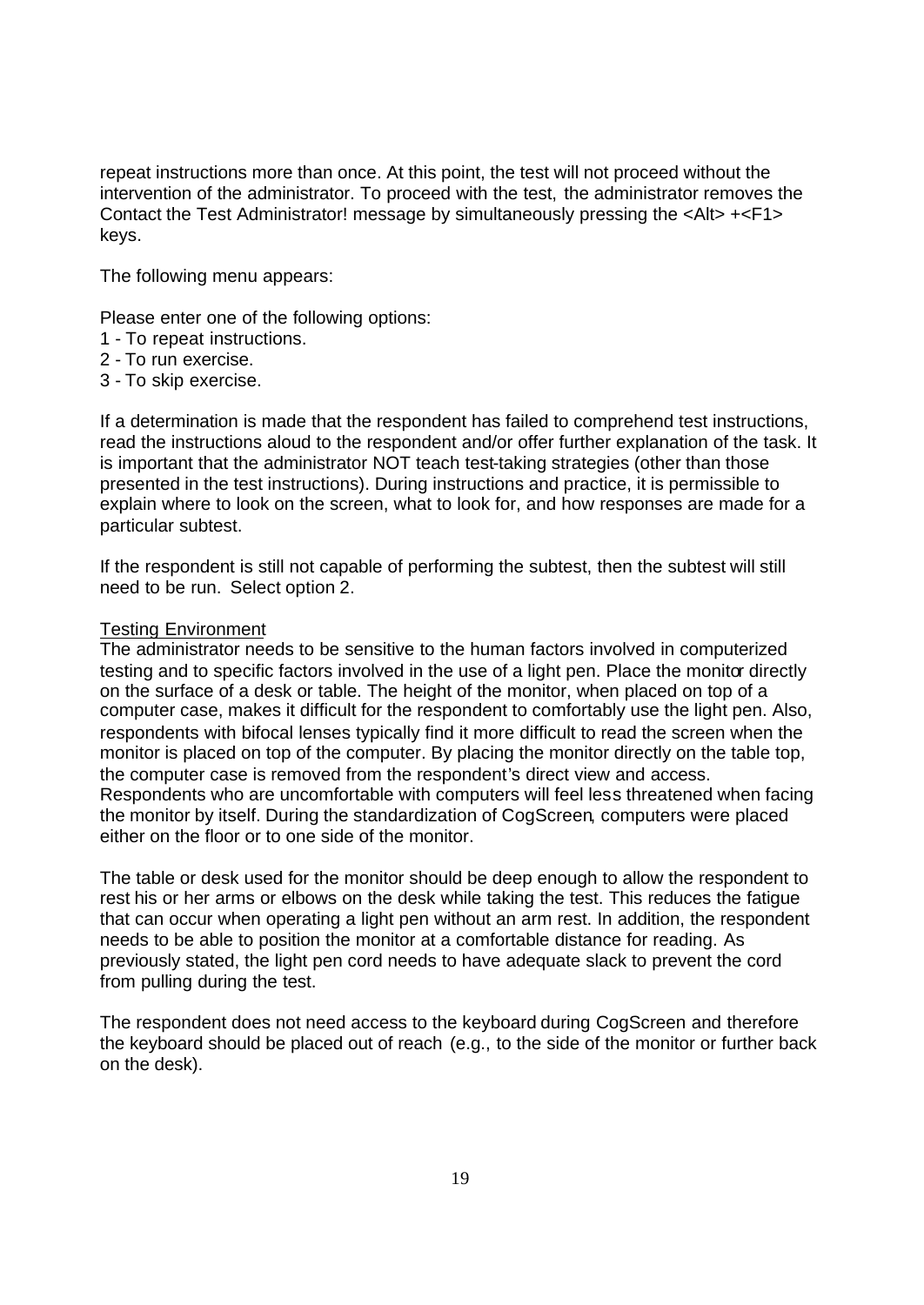Other test environment requirements are common to cognitive testing in general. The chair should be comfortable and should allow the respondent to sit close enough to the desk to allow easy access to the monitor. The room should be free from visual and auditory distractions. Observe the respondent from behind to further prevent distracting the respondent. The feedback tones can be played through speakers or headphones. If more than one subject is taking the test in a room the use of headphones is a necessity. The volume on the speakers or headphones should be set to a comfortable level for the examinee.

#### Other Menu Items and Options

In the Professional mode the following tabs are available.

|         | <b>Delete Session</b><br>Delete Subject                                                                    |
|---------|------------------------------------------------------------------------------------------------------------|
| Reports |                                                                                                            |
|         | Spreadsheet                                                                                                |
| Tools   |                                                                                                            |
|         | Admin Settings (for obtaining passwords, etc.)                                                             |
|         | Screen Calibration $-$ for use if you change monitors                                                      |
|         | Order Tests – for licensing                                                                                |
|         | Switch Edition - N/A for Insomnia project (provides access to other CogScreen<br>tests and test batteries) |
| Help    |                                                                                                            |
|         | CogScreen Manual - N/A for Insomnia Edition<br>Contact Information – how to reach CogScreen<br>About       |

Validation of CogScreen-Insomnia Subtests

With few exceptions, CogScreen subtests are based upon well established and extensively validated tests from the fields of cognitive psychology and neuropsychology. The existing literature on these tests supports the validity of these measures (Gazzaniga, 1994; Kane & Kay, 1992). When the underlying cognitive construct of an analogous pair of tasks is assessed through different performance measures, the unique variance added by computerization may suppress the validity coefficients. The conventional neuropsychological tests being compared to CogScreen subtests were not administered in a computerized format. The following sections present selected CogScreen-Insomnia subtests in terms of the subtest's historical background, relationship to existing computer or analogue tests, and construct validity.

(1) Visual Sequence Comparison (VSC). VSC is a test of simultaneous letter and number sequence comparison that is fairly unique to CogScreen. VSC Thruput was most highly correlated with WAIS-R Digit Symbol (r = .46). VSC Thruput performance also significantly correlated with CVLT Short Delay and Long Delay  $(r = .22$  and .21, respectively), and Part A and Part B of the TMT  $(r = -.33$  and  $-.35$ ,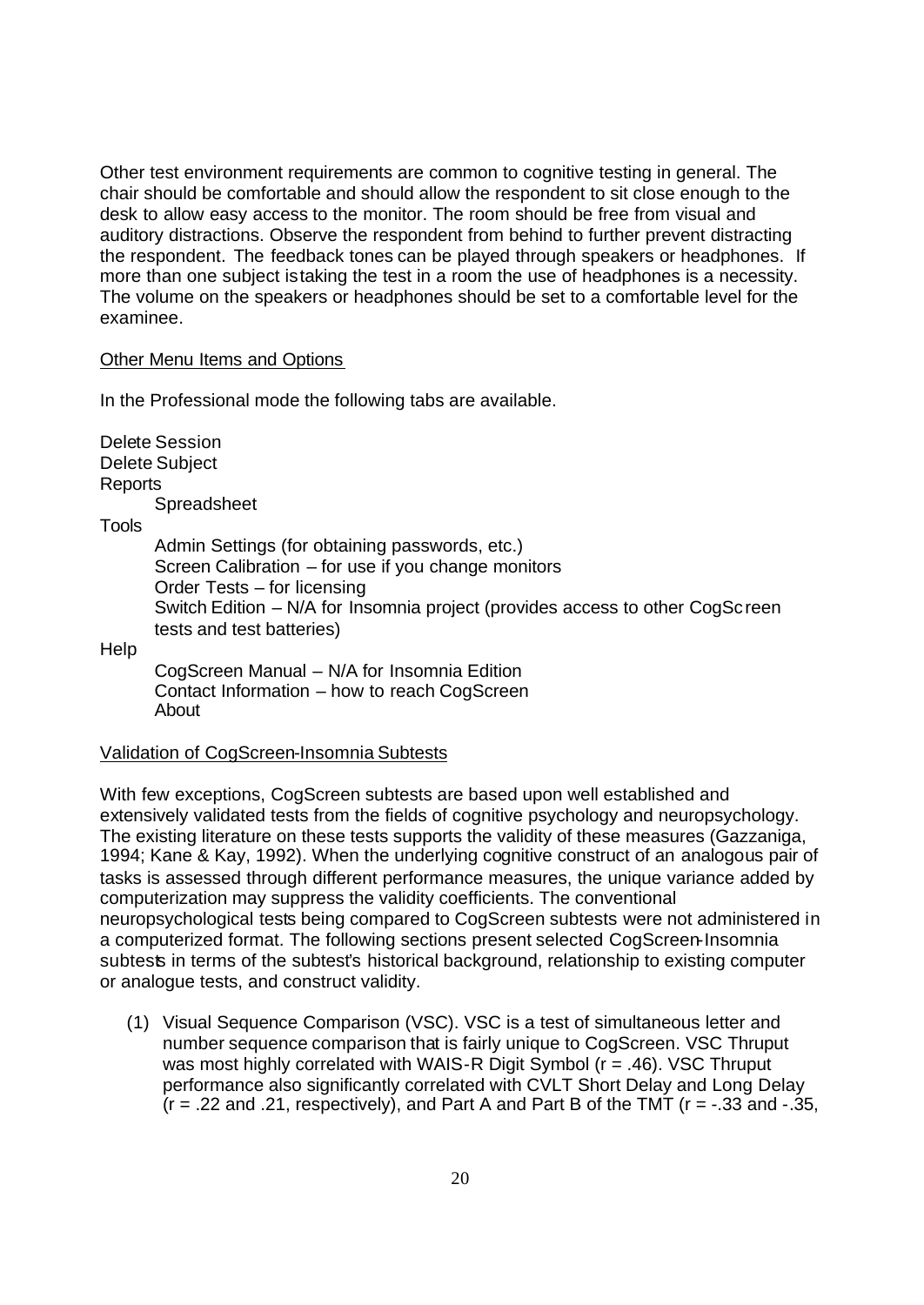respectively). VSC Speed correlated with CVLT Hits on the delayed recognition trial ( $r = -0.25$ ) and the SRT ( $r = 0.19$ ).

- (2) Symbol Digit Coding (SDC). SDC is related to the WAIS-R Digit Symbol subtest and the SDMT. These are popular neuropsychological measures that have consistently been shown to be among the tests most sensitive to the presence of brain dysfunction (cf. Lezak, 1995). The correlation between SDC Thruput and the WAIS-R Digit Symbol subtest was .67. SDC Thruput was also correlated with Comprehension ( $r = .19$ ) and Block Design ( $r = .30$ ). SDC Thruput correlated significantly with performance on numerous neuropsychological tests, including immediate and delayed recall of the CFT (r = .20 and .23, respectively), Parts A and B of the TMT ( $r = -0.37$  and  $-0.44$ , respectively), PASAT Series 2 ( $r = 0.27$ ), CVLT indexes ( $r = .17$  through .32), and TPT indexes ( $r = -0.20$  through  $-0.27$ ).
- (3) Symbol Digit Coding Delayed Recall (SDCDR). The paired-associate nature of the SDC subtest lends itself to testing of unintentional or incidental learning of symboldigit pairs. An incidental memory procedure is described by Kaplan, Fein, Morris, and Delis (1991). However, because CogScreen is a repeatable test, the respondent is explicitly instructed that immediate and delayed recall of symboldigit pairs will be tested. SDC Delayed Recall Accuracy correlated with WAIS-R Digit Symbol  $(r = .23)$ . Support for this test as a measure of visual memory comes from its significant correlations with immediate- and long-delay recall indexes of the Complex Figure Test (r = .26 through .28). Significant correlations were also found between SDC Recall Accuracy and California Verbal Learning Test indexes  $(r = .22$  through .24) and Tactual Performance Test indexes  $(r = .17$  through .25).
- (4) Pathfinder (PF). PF is analogous to the Trail Making Test, a popular and wellvalidated neuropsychological test (cf. Lezak, 1995). PF Combined Speed correlated significantly with Part A ( $r = .38$ ) and Part B ( $r = .51$ ) of the TMT. PF Combined correlated with a number of WAIS-R subtests including Arithmetic (Thruput;  $r = .25$ ), Digit Span (Thruput;  $r = .24$ ), Vocabulary (Thruput;  $r = .25$ ), Picture Arrangement (Accuracy;  $r = .27$ ), and Digit Symbol (Speed;  $r = -.38$ ). PF Combined also correlated with performance on a number of neuropsychological tests, including SRT (Thruput;  $r = -0.25$ ), and indexes of the CVLT (Speed and Thruput; r = .17 through .20). PF Number Speed and PF Letter Speed also significantly correlated with Parts A and B of the TMT, though not as strongly ( $r =$ .17 through  $r = .21$ , respectively). PF Number Speed correlated with WAIS-R Digit Symbol ( $r = -0.22$ ), Picture Arrangement ( $r = 0.21$ ), PASAT Series 1 ( $r = 0.17$ ), and CVLT List B  $(r = -.21)$ .
- (5) SAT was designed to be a measure of executive function and shares design characteristics with the WCST, the Stroop Test (cf. Lezak, 1995), and the BCT. These tests have been extensively validated as measures of executive functions that include concept formation, rule-learning, attribute identification, and application of novel rules in a systematic manner (Perrine, 1993). The rule application phase of SAT is encompassed in the Arrow Direction, Arrow Color, and Instruction Conditions. Measures derived from these tasks were highly correlated with the WAIS-R Digit Symbol subtest  $(r = -0.39)$  through  $-0.49$ , and had lower, though still significant, correlations with the WAIS-R Information subtest ( $r =$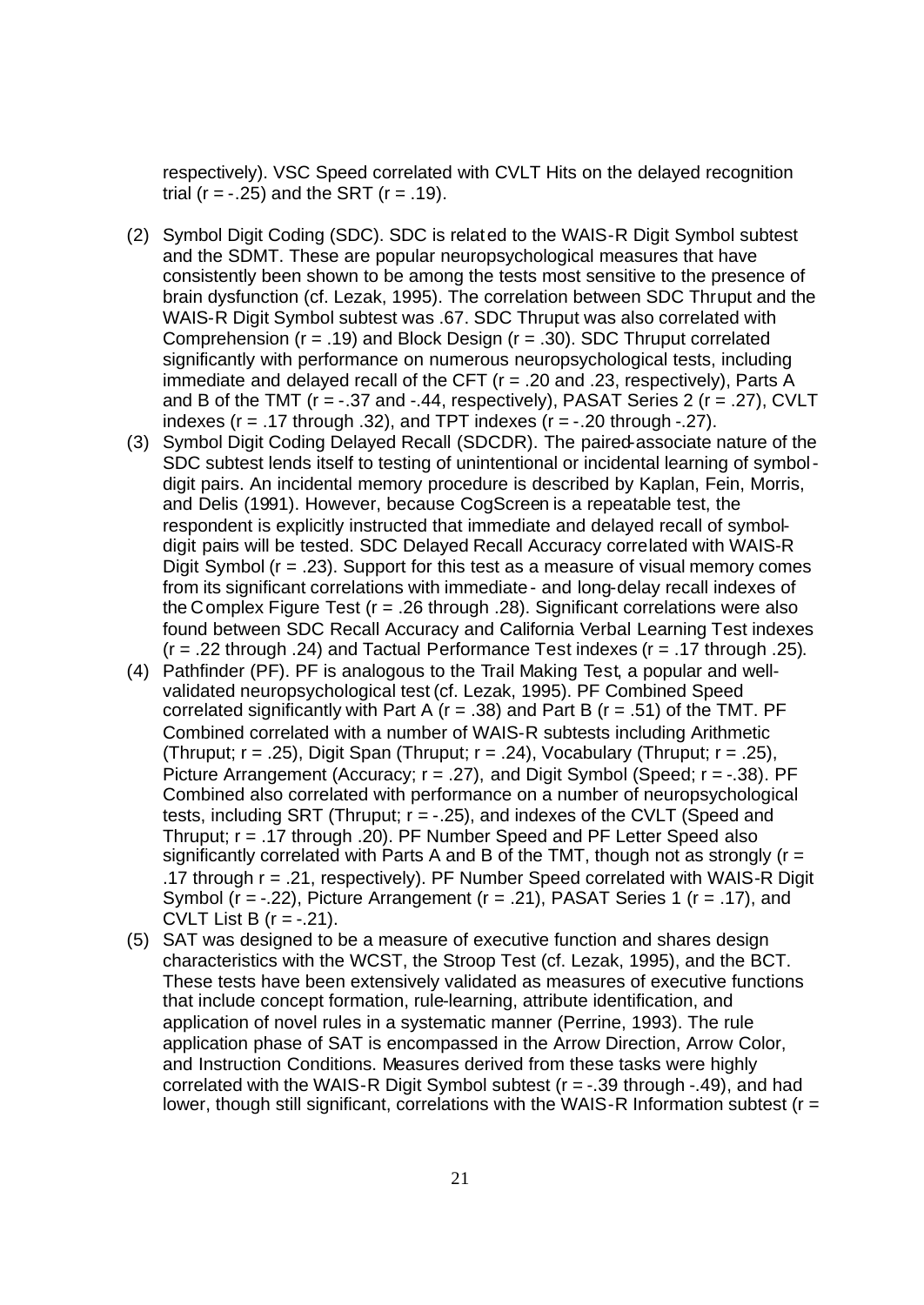.22 through .26). Thruput measures for these SAT tasks were also correlated with BCT-III and BCT-IV ( $r = -.17$  through  $-.27$ ); TPT ( $r = -.19$  through  $-.26$ ); and Parts A and B of the TMT ( $r = -.20$  through  $-.42$ ). SAT Discovery Accuracy had marginally significant correlations with several WAIS-R subtests, including Picture Completion ( $r = .16$ ), Block Design ( $r = .22$ ), and Object Assembly ( $r = .19$ ). SAT Discovery Thruput correlated with Information ( $r = -0.22$ ) and Picture Arrangement (r = .18). SAT Discovery correlated strongly with a number of neuropsychological tests considered to be measures of executive functions, including the copy trial of the CFT (Accuracy;  $r = .20$ ), TPT measures (Thruput;  $r = .17$  through  $-.24$ ), and Part A and B of the TMT (Thruput;  $r = -.20$  and  $-.32$ , respectively). As anticipated, SAT Discovery Accuracy correlated significantly with indexes derived from the WCST, including Categories Completed (r = -.19), Perseverative Responses (r = -.17), Non-Perseverative Errors (r = -.28), Trials to Complete First Category (r = - .26).

#### Summary of convergent and discriminant validity

In summary, CogScreen-Insomnia measures were only minimally correlated with measures of intelligence from the WAIS-R. The correlations between CogScreen and WAIS-R subtests were highest for analogous tasks, such as between WAIS-R Digit Symbol and SDC. The correlations between CogScreen measures and conventional neuropsychological tests demonstrate CogScreen's ability to assess specific cognitive functions. For example, conventional neuropsychological measures that assess rate of information processing and sustained attention (e.g., PASAT) were well correlated with several CogScreen measures designed to assess these same functions, including PF Combined, and SDC. Tests of visuospatial processing and visual memory (e.g., CFT and TMT) were correlated with CogScreen measures such as VSC. Indexes from the WCST and BCT, which assess ability to form abstract concepts and to shift and maintain set, were correlated with SAT Discovery.

#### Subtest Interpretation Guidelines

#### 1. Visual Sequence Comparison

Visual Sequence Comparison appears to measure speed and accuracy of visualperceptual processing. The test was performed very poorly by individuals referred because of aviation performance problems. The test correlates with WAIS-R Digit Symbol and Parts A and B of the TMT.

#### 2. Symbol Digit Coding

Performance on CogScreen Symbol Digit Coding may be interpreted in the same manner as one would interpret the WAIS-R Digit Symbol or the SDMT. As with the conventional paper-and-pencil versions of this task, SDC measures attention, working memory, and information-processing speed. SDC Thruput correlated significantly with the WAIS-R Digit Symbol subtest, Part B of the TMT, and with immediate recall indexes from the CVLT. The motor requirements of CogScreen SDC appear to be minimal for normal respondents. Performance on SDC Thruput correlated .18 with dominant-hand finger tapping. SDC also generates a measure of associative memory, SDC Delayed Recall Accuracy. This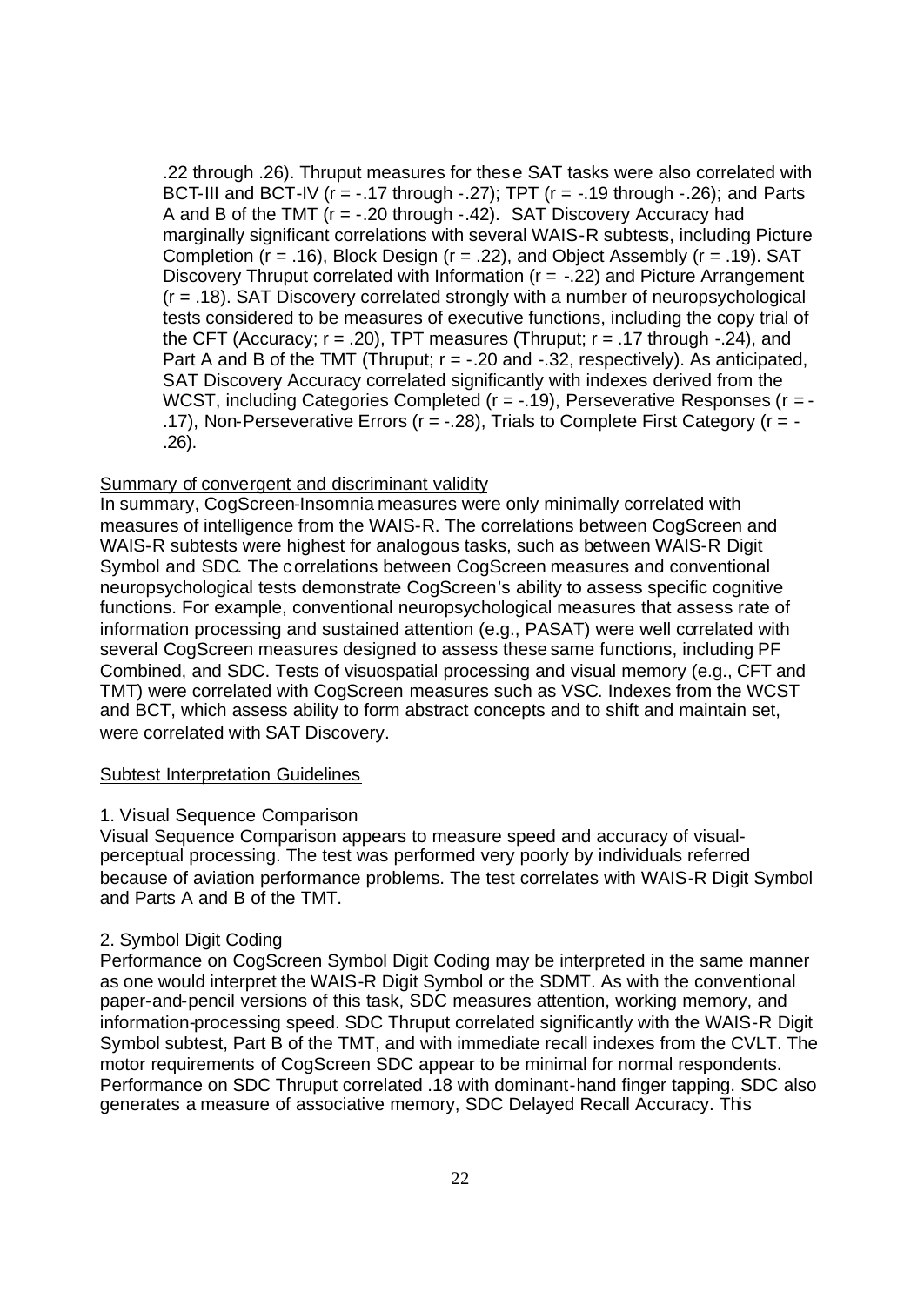measure correlates with performance on conventional neuropsychological measures of verbal and visual memory, as well as with the incidental memory indexes from the TPT. SDC Speed and SDC Thruput loaded on the Visual Perceptual and Spatial Processing factor.

#### 3. Pathfinder

Like the TMT, Pathfinder measures visual scanning, number and letter sequencing, motor functioning, and the ability to systematically apply a novel organizing principle. This interpretation is supported by factor analytic studies and construct validity studies. PF Number, Letter, and Combined Speed loaded with SAT Arrow Direction Speed to form a visual scanning and sequencing factor. PF Speed measures also had high correlations with Parts A and B of the TMT and other measures of attention, including WAIS-R Digit Symbol, the PASAT, subtest IV of the BCT, the SSPT, and the SRT. Aviators with performance problems scored much worse than neurologic patients and normal aviators on PF Letter and Combined Speed In cases where performance on the PF Combined measures is poor and performance on PF Number is relatively normal, the result may be interpreted as indicating a deficit in the systematic application of a novel sequencing rule or principle. In addition to measures of speed and accuracy, Pathfinder provides coordination scores that are based on how close the subject presses the light pen to the center of the target number or letter. In most cases, the two coordination scores (i.e., PF Number Coordination, and PF Combined Coordination) will be equivalent. The mean coordination score for each PF task was approximately 1.4 in the U.S. pilot normative sample. If the respondent shows a marked difference in coordination across forms, it suggests the possibility that motor functioning was perturbed by the cognitive demands of that particular form.

## 4. Shifting Attention Test

The Shifting Attention Test was designed to incorporate features of a number of different tests of executive function into a single computerized measure. The first three tasks, SAT Border Color, SAT Arrow Direction, and SAT Arrow Color, are primarily measures of visual scanning, perceptual speed, and reaction time. Reaction times are so short and the number of trials so few on the Border Color task, that the response speeds are considered unreliable. Consequently, measures are not derived from the Border Color task. Errors are rarely made on any of these three conditions, except by respondents who have failed to read the instructions. Performance on the SAT Arrow Direction, Arrow Color, and Instruction measures should be interpreted as indicating an individual's ability to learn and apply rules in a systematic manner. These SAT measures correlated with WAIS-R Digit Symbol, the PASAT, subtest IV of the BCT, the SSPT, the SRT, portions of the TPT, and the TMT. These measures were also correlated with several indexes from the WCST, including the percent of conceptual responses, the number of nonperseverative errors, and the number of trials needed to complete the first category. Individuals with brain dysfunction have been found to perform poorly on the SAT Arrow Color Speed and SAT Instruction Speed.

Performance on the SAT Discovery task should be interpreted as reflecting the individual's ability to form concepts or identify attributes. Performance on SAT Discovery Rule Shifts Completed correlated with general intelligence as well as with scores on the copy trial of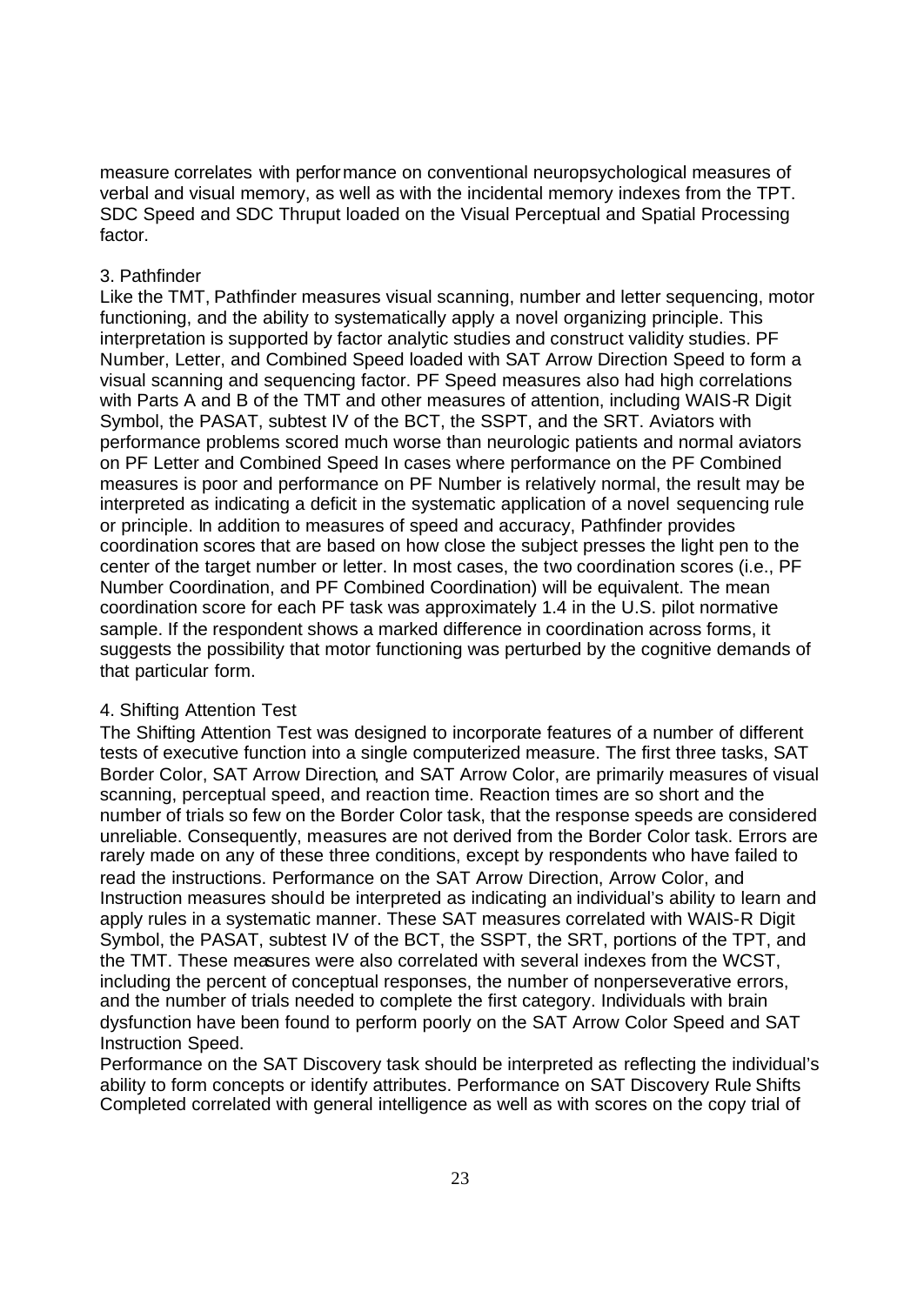the CFT, subtests III and V from the BCT, the TPT, and the TMT. SAT Discovery Accuracy was also strongly correlated with performance on the WCST. Furthermore, SAT Discovery Accuracy was one of the measures that entered into the discriminant function equation that identified the presence of brain dysfunction.

5. Shifting Attention was ranked as highly aviation-relevant by pilots in the Phase C study. Pilots referred because of poor aviation performance obtained low scores on measures of concept formation (SAT Discovery Rule Shifts Completed, SAT Arrow Color Speed, and SAT Instruction Speed). Poor performance on the SAT Arrow Direction Thruput was one of the factors in the Russian study that discriminated optimal pilots from nonoptimal pilots. It is interesting to note that factor analysis showed SAT Arrow Direction measures to form a visual scanning factor along with PF Letter, PF Number, and PF Combined measures.

# REFERENCES

American Psychological Association. (1992). Ethical principles of psychologists and code of conduct. American Psychologist, 47, 1597-1611.

American Psychological Association, & National Council on Measurement in Education. (1985). Standards for educational and psychological testing. Washington, DC: Author. Chidester, T. R., Helmreich, R. L., Gregorich, S. E., & Geis, C. E. (1991). Pilot personality and crew coordination: Implications for training and selection. The International Journal of Aviation Psychology, 1, 25-44.

Clauw, D., Morris, S., Starbuck, V., Epstein, S., & Kay, G. (1993). Neuropsychological function in the Eosiniphilia Myalgia Syndrome. Journal of Arthritis and Rheumatology, 36, 98.

Costa, P. T., Jr., & McCrae, R. R. (1992). Revised NEO Personality Inventory (NEO PI- R) and NEO Five-Factor Inventory professional manual. Odessa, FL: Psychological Assessment Resources.

Damos, D., & Gibb, G. D. (1986). Development of a computer-based naval aviation selection test battery (Technical report for the Naval Aerospace Medical Research Laboratory). Pensacola, FL: Author.

Damos, D. L. (1987). Some considerations in the design of a computerized human information processing battery (Technical report [NAMRL Monograph 35] for the Naval Aerospace Medical Research Laboratory). Pensacola, FL: Author.

DeFilippis, N. A., & McCampbell, E. (1979). The Booklet Category Test, Odessa, FL: Psychological Assessment Resources.

DeLarocca, P. S., & Schroeder, D. S. (1992, May). Studies on mandatory retirement age for pilots. Paper presented at the 63rd annual scientific meeting of the Aerospace Medical Association, Miami Beach, FL.

Delis, D. C., Kramer, J., Kaplan, E., & Ober, B.A. (1987). California Verbal Learning Test manual. San Antonio, TX: The Psychological Corporation.

Engelberg, A. L., Gibbons, H. L., & Doege, T. C. (1986). A review of the medical standards for civilian airmen: Synopsis of a two-year study. Journal of the American Medical Association, 255, 1589-1599.

Federal Aviation Administration. (1987). Request for Proposals: Cognitive Function Evaluation in Medical Certification of Airmen (Solicitation No. DTFA-02-86-R-00111).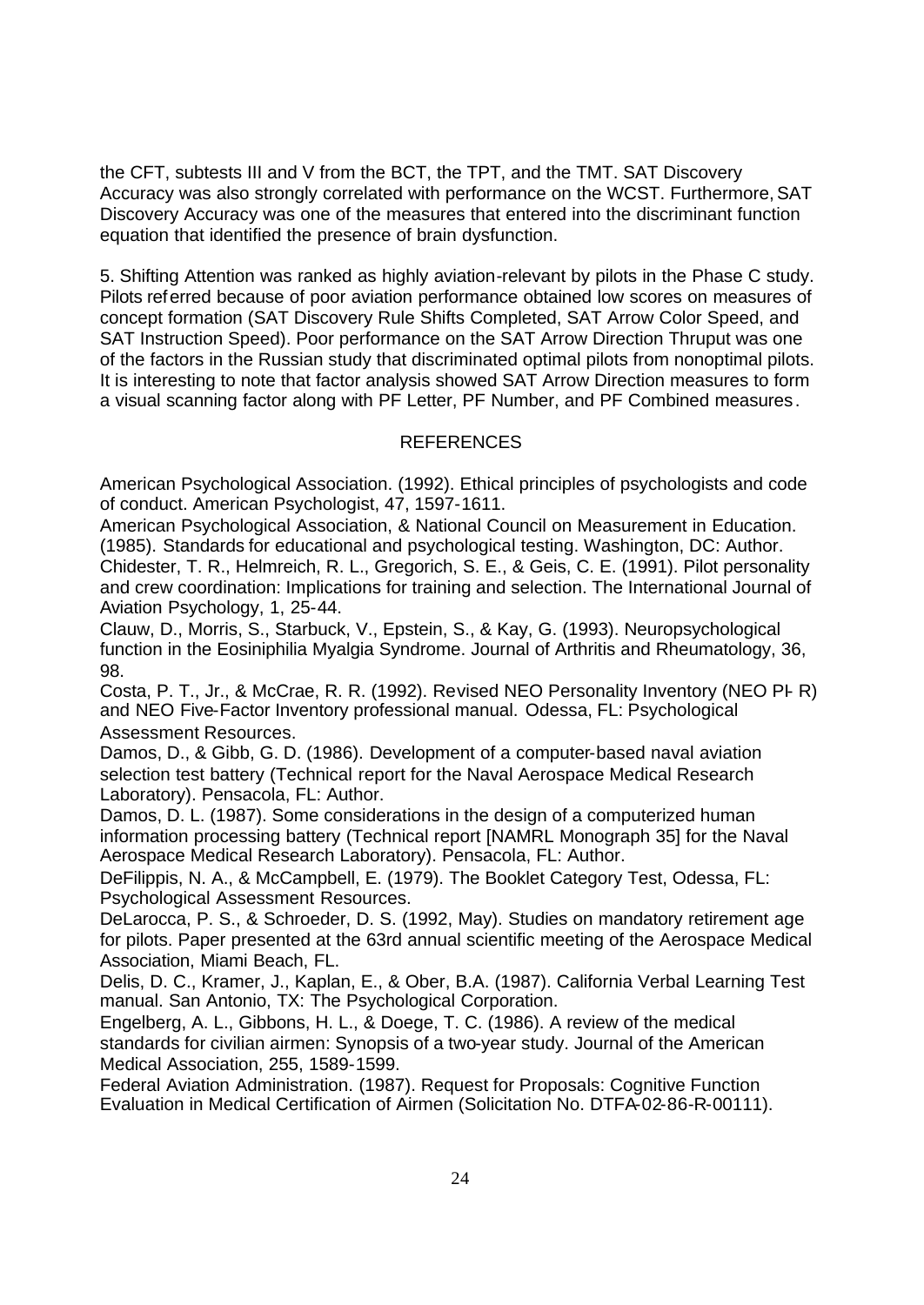Folstein, M. F., Folstein, S. E., & McHugh, P. R. (1975). ÒMini-Mental StateÓ: A practical method for grading the cognitive state of outpatients for the clinician. The Journal of Psychiatric Research, 12, 189-198.

Gazzaniga, M. S. (1994). Cognitive neuroscience. Cambridge, MA: MIT Press. Gronwall, D. M. A. (1977). Paced Auditory Serial-Addition Task: A measure of recovery from concussion. Perceptual and Motor Skills, 44, 367-373.

Heaton, R. K., Chelune, G. J., Talley, J. L., Kay,

G. G., & Curtiss, G. (1993). Wisconsin Card Sorting Test manual: Revised and expanded. Odessa, FL: Psychological Assessment Resources.

Heaton, R. K., Grant, I., & Matthews, C. G. (1991). Comprehensive norms for an expanded Halstead-Reitan Battery: Demographic corrections, research findings, and clinical applications. Odessa, FL: Psychological Assessment Resources.

Hoddes, E., Zarcone, V., Smythe, H., Phillips, R., & Dement, W. (1973). Quantification of sleepiness: A new approach. Psychophysiology, 10, 431-436.

Horst, R. L., & Kay, G. G. (1988). Report on comparative studies of cognitive tests (Technical Report submitted to the Federal Aviation Administration, Civil Aeromedical Institute [Contract No. DTFA-02-87-C-87069]). Oklahoma City, OK.

Horst, R. L., & Kay, G. G. (1991). Phase B final report: Cognitive function evaluation in medical certification of airmen: Development and validation of a prototype test battery. (Technical Report submitted to Federal Aviation Administration, Civil Aeromedical Institute [Contract No. FAA/933-014-90] Oklahoma City, OK.

Imhoff, D. L., & Levine, J. M. (1986). Perceptual-motor and cognitive performance task battery for pilot selection. Brooks AFB, TX: Air Force Human Resources Laboratory. Jackson, D. N., III, Barton, C. F., & Blokker, H. C. (1992). UserÕs manual for the Multidimensional Aptitude Battery (MAB) software program. London, Ontario, Canada: Sigma Assessment Systems.

Kane, R., & Kay, G. G. (1992). Computerized assessment in neuropsychology: A review of tests and test batteries. Neuropsychology Review, 3, 1-117.

Kaplan, E. (1988). A process approach to neuropsychological assessment. In T. Boll & B. K. Bryant (Eds.), Clinical neuropsychology and brain function: Research, measurement, and practice. Washington, DC: American Psychological Association.

Kaplan, E., Fein, D., Morris, R., & Delis, D.C. (1991) WAIS-R as a neuropsychological instrument: Manual. San Antonio, TX: The Psychological Corporation.

Kaufman, A. S., & Kaufman, N. L. (1990). Kaufman Brief Intelligence Test. Circle Pines, MN: AGS.

Kay, G. G., Eberle, C. E., Kaufman, E., & Hordinsky, J. (1995). Report on CogScreen results for study of antihypertensive medication, hypoxia, and orthostatic stress on cognition. Unpublished manuscript.

Kay, G. G., Hordinsky, J. R., & Pakull, B. (1992, May). Neuropsychological assessment of aviators: A comparison of traditional and computer-based approaches. Paper presented at the 63rd annual scientific meeting of the Aerospace Medical Association, Miami Beach, FL.

Kay, G. G., & Horst, R. (1989, August). Comparison of computer-based performance assessment tests with traditional neuropsychological measures in detecting brain dysfunction. Proceedings of the annual Medical Defense Bioscience Review. U.S. Army Medical Research and Development Command, Columbia, MD.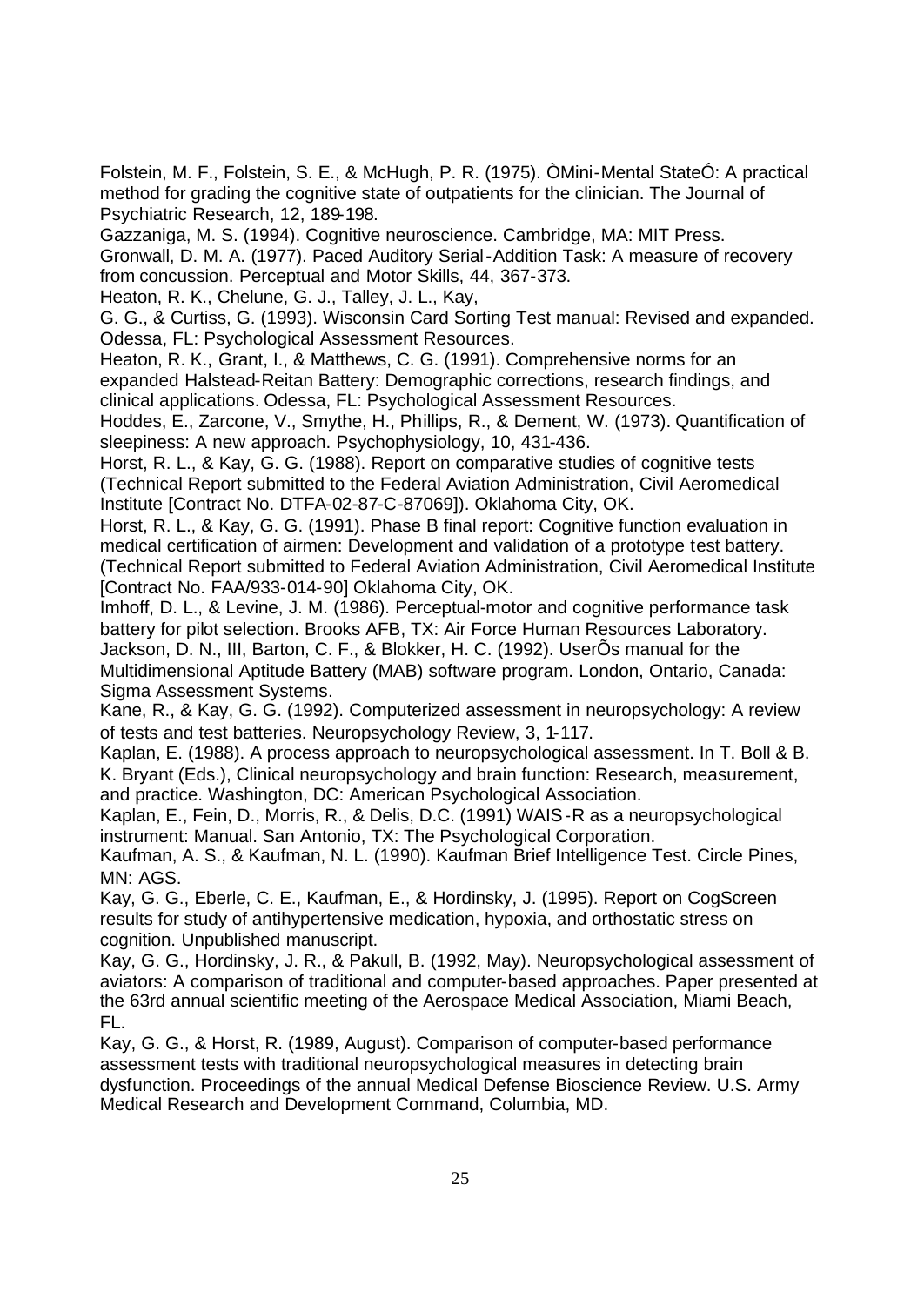Kay, G. G., Horst, R., Pakull, B., & Hordinsky, J. (1991, May). Automated cognitive function assessment of civilian pilots. Paper presented at the 62nd annual scientific meeting of the Aerospace Medical Association, Cleveland, OH.

Kay, G. G., & Horst, R. L. (1988). Methods for evaluating cognitive function: A review of mental status tests, neuropsychological procedures, and performance-based approaches (Technical Report submitted to the Federal Aviation Administration, Civil Aeronautical Medical Institute, [Contract No. DTFA-02-87-87069] Oklahoma City, OK.

Kay, G. G., Starbuck, V. N., Heritage, L., Anderson, D., Yeh, R., & Potolicchio, S. J. (1990). The role of sleep apnea induced hypoxia on cognitive performance (Technical Report submitted to the United States Army Natick Research, Development and Engineering Center). Natick, MA: Author.

Kay, G., Strongin, G., Hordinsky, J., & Pakull, B. (1993, May). Georgetown/Russian collaborative project: Development of aviator norms for CogScreen. Paper presented at the 64th annual scientific meeting of the Aerospace Medical Association, Toronto, Canada.

King, R. E., & Flynn, C. F. (in press). Defining and measuring the Òright stuff:Ó Neuropsychiatrically enhanced flight screening (N-EFS). Aviation, Space, and Environmental Medicine.

Krupp, L. B., Masur, D. M., & Kaufman, L. D. (1993). Neurocognitive dysfunction in the Eosinophilia-Myalgia Syndrome. Neurology, 43, 931-936.

Larrabee, G. J., Kane, R. L., Schuck, J. R., & Francis, D. J. (1985). Construct validity of various memory testing procedures. Journal of Clinical and Experimental Neuropsychology, 7, 239-250.

Lezak, M. D. (1995). Neuropsychological assessment (3rd ed.). New York: Oxford University Press.

Mapou, R. L., Kay, G. G., Rundell, J. R., & Temoshok, L. (1993). Measuring performance decrements in aviation personnel infected with the human immunodeficiency virus. Aviation, Space, and Environmental Medicine, 64, 158-164.

Mapou, R. L., Law, W., Kay G. G., Clasby S. G., Roller, T. L., & Temoshok, L. (1995, February). Performance on conventional and computerized reaction time measures in HIV-1-infected individuals. Paper presented at the 23rd annual meeting of the International Neuropsychological Society, Seattle, WA.

Mierendorf, S. M., Bloch, D. A., McGuire, J. L., Lambert, R. E. (1993). Early and late neuropsychiatric manifestations of Eosinophilia Myalgia Syndrome. Journal of Arthritis and Rheumatology, 35, 345.

Moore, J. L. (1994, July). Twenty-year follow-up evaluation of Vietnam POWÕs using the Halstead-Reitan Neuropsychological Test Battery. Paper presented at the 4th annual Navy Neurosciences Seminar, Portsmith, VA.

Norusis, M. J. (1993). SPSS for Windowsª advanced statistics (Version 6.0). [Computer Software]. Chicago: SPSS.

Parsons, O. A., & Farr, S. P. (1981). The neuropsychology of alcohol and drug use. In S. B. Filskov & T. J. Boll (Eds.), Handbook of Clinical Neuropsychology, (pp. 320-365). New York: Wiley.

Pashler, H. (1994). Dual-task interference in simple tasks: Data and theory. Psychological Bulletin, 116, 220-244.

Perrine, K. (1993). Differential aspects of conceptual processing in the Category Test and